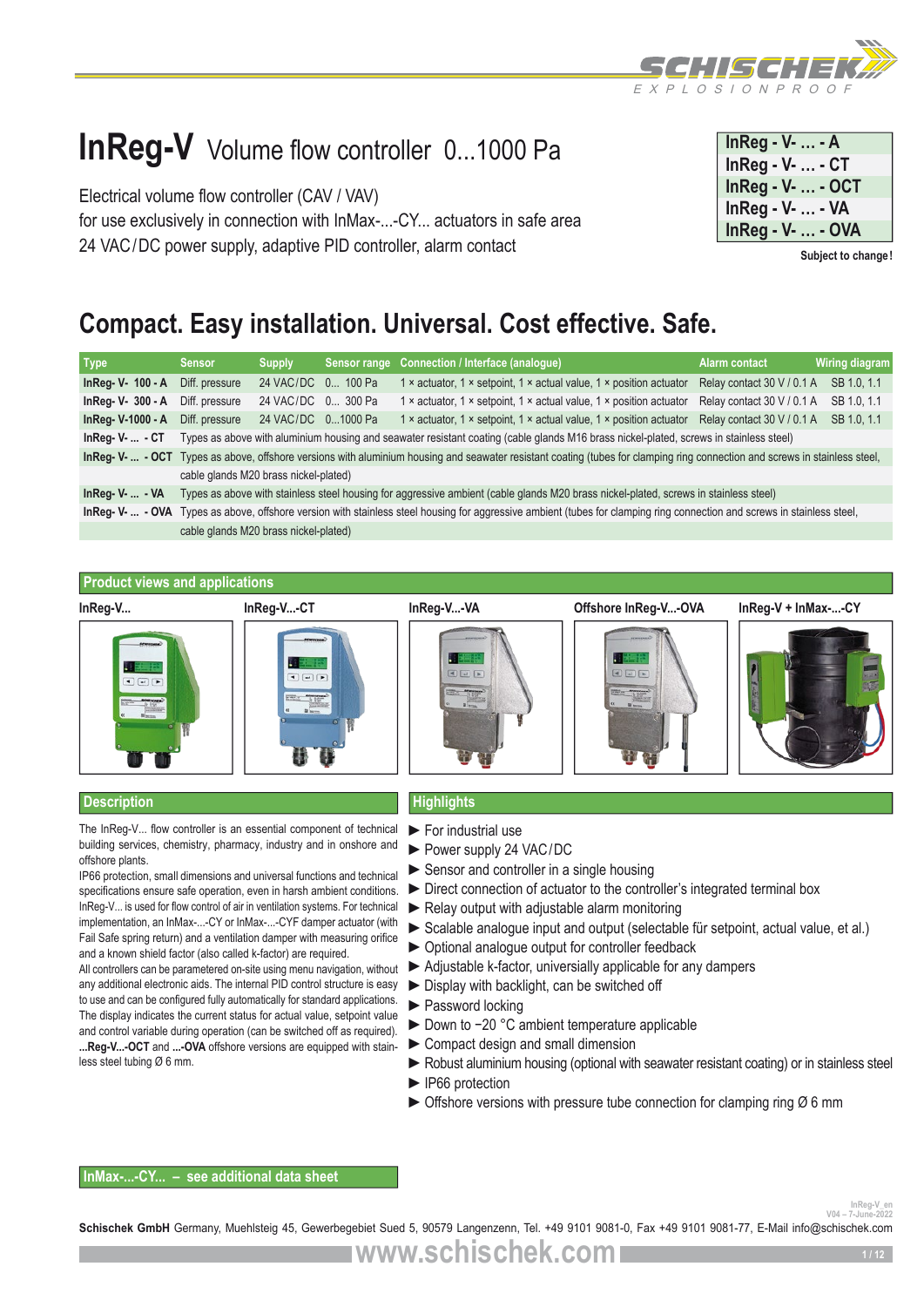

| InReg-V                                                                    |                                               |                                                                                                                                      |                                                                       |                                                                                               |                                                                                                               | SCHISCHEK#                                                                                                                                                                                 |  |  |  |
|----------------------------------------------------------------------------|-----------------------------------------------|--------------------------------------------------------------------------------------------------------------------------------------|-----------------------------------------------------------------------|-----------------------------------------------------------------------------------------------|---------------------------------------------------------------------------------------------------------------|--------------------------------------------------------------------------------------------------------------------------------------------------------------------------------------------|--|--|--|
| <b>Special models</b>                                                      |                                               | $$ -CT                                                                                                                               | $$ -OCT                                                               | $$ -VA                                                                                        | $$ -OVA                                                                                                       | EXPLOSIONPROOF                                                                                                                                                                             |  |  |  |
|                                                                            |                                               |                                                                                                                                      |                                                                       |                                                                                               |                                                                                                               |                                                                                                                                                                                            |  |  |  |
| <b>Technical data</b>                                                      |                                               |                                                                                                                                      |                                                                       |                                                                                               |                                                                                                               |                                                                                                                                                                                            |  |  |  |
| Supply voltage, frequency                                                  |                                               |                                                                                                                                      | 24 VAC/DC +15 % (24,027,6 VAC/DC), 50/60 Hz                           |                                                                                               |                                                                                                               |                                                                                                                                                                                            |  |  |  |
| Current, power consumption                                                 |                                               |                                                                                                                                      |                                                                       |                                                                                               | 150 mA, ~ 3 W, internal fuse 350 mAT, without bracket, not removable                                          |                                                                                                                                                                                            |  |  |  |
| <b>Galvanic isolation</b>                                                  |                                               |                                                                                                                                      |                                                                       |                                                                                               | Supply to analogue inputs and outputs min. 1,5 kV, supply to relay output min. 1,5 kV                         |                                                                                                                                                                                            |  |  |  |
| <b>Electrical connection</b>                                               |                                               |                                                                                                                                      |                                                                       |                                                                                               |                                                                                                               | Terminals 0,142,5 mm <sup>2</sup> in integrated terminal box, wire stripping length 9 mm, tightening torque 0,40,5 Nm, equipotential bonding 4 mm <sup>2</sup>                             |  |  |  |
| Cable glands                                                               |                                               |                                                                                                                                      | 2 × M16 × 1,5 mm, for cable diameter $\sim$ Ø 59 mm                   |                                                                                               |                                                                                                               |                                                                                                                                                                                            |  |  |  |
| Cable glands  CT                                                           |                                               |                                                                                                                                      |                                                                       |                                                                                               | $2 \times M16 \times 1.5$ mm, brass nickel-plated, for cable diameter ~ $\varnothing$ 610 mm                  |                                                                                                                                                                                            |  |  |  |
|                                                                            |                                               |                                                                                                                                      |                                                                       |                                                                                               | -VA, -OCT, -OVA $2 \times M20 \times 1.5$ mm, brass nickel-plated, for cable diameter $\sim \emptyset$ 613 mm |                                                                                                                                                                                            |  |  |  |
| <b>Protection class</b>                                                    |                                               | Class III (grounded)                                                                                                                 |                                                                       |                                                                                               |                                                                                                               |                                                                                                                                                                                            |  |  |  |
| <b>Display</b>                                                             |                                               |                                                                                                                                      |                                                                       |                                                                                               |                                                                                                               | LCD display backlit, for configuration, user guidance, parameter setting and actual value display. Status display via LEDs.                                                                |  |  |  |
| <b>Control elements</b>                                                    |                                               | 3 buttons for configuration                                                                                                          |                                                                       |                                                                                               |                                                                                                               |                                                                                                                                                                                            |  |  |  |
| <b>Housing material</b>                                                    |                                               |                                                                                                                                      | Nº 1.4581 / UNS-J92900 / similar AISI 316Nb (-VA/-OVA)                |                                                                                               |                                                                                                               | Aluminium die-cast housing, coated. Optional with seawater resistant coating (-CT/-OCT) or stainless steel housing,                                                                        |  |  |  |
| Dimensions (L × W × H)                                                     |                                               |                                                                                                                                      |                                                                       |                                                                                               |                                                                                                               | Aluminium housing ~ 180 × 107 × 66 mm, stainless steel housing ~ 195 × 127 × 70 mm (each without connectors)                                                                               |  |  |  |
| Weight                                                                     |                                               |                                                                                                                                      | $\sim$ 950 g aluminium housing, stainless steel version $\sim$ 2,5 kg |                                                                                               |                                                                                                               |                                                                                                                                                                                            |  |  |  |
| <b>Ambient temperature</b>                                                 |                                               |                                                                                                                                      | -20+50 °C, storage temperature -35+70 °C                              |                                                                                               |                                                                                                               |                                                                                                                                                                                            |  |  |  |
| <b>Ambient humidity</b>                                                    |                                               |                                                                                                                                      | 095 % rH, non condensing                                              |                                                                                               |                                                                                                               |                                                                                                                                                                                            |  |  |  |
| <b>Sensor</b>                                                              |                                               | Piezo pressure transmitter                                                                                                           |                                                                       |                                                                                               |                                                                                                               |                                                                                                                                                                                            |  |  |  |
| <b>Pressure connection</b>                                                 |                                               |                                                                                                                                      |                                                                       |                                                                                               |                                                                                                               | P+ / P- sleeves Ø 46 mm. OCT and OVA versions have 2 stainless steel (316L) tube connections for clamp ring fittings Ø 6 mm                                                                |  |  |  |
| <b>Measuring range</b>                                                     |                                               |                                                                                                                                      | 0300 Pa, minimum measuring range is 2 % of full scale                 |                                                                                               |                                                                                                               |                                                                                                                                                                                            |  |  |  |
| Sensor damping (filter)                                                    |                                               | 150 seconds, adjustable                                                                                                              |                                                                       |                                                                                               |                                                                                                               |                                                                                                                                                                                            |  |  |  |
| <b>Precision of pressure measurement</b> $\pm 2.5$ % full scale $\pm 1$ Pa |                                               |                                                                                                                                      |                                                                       |                                                                                               |                                                                                                               |                                                                                                                                                                                            |  |  |  |
| Zero point setting                                                         |                                               |                                                                                                                                      |                                                                       |                                                                                               |                                                                                                               | Via menu. Both tube connections P+ / P- must be mechanically short-circuited for the time of zero point setting                                                                            |  |  |  |
| <b>Volume flow</b>                                                         |                                               | Calculation via k-factor ("shield factor"); adjustable parameters: V <sub>max</sub> , V <sub>min</sub> , V <sub>Nom</sub> , k-factor |                                                                       |                                                                                               |                                                                                                               |                                                                                                                                                                                            |  |  |  |
| Control                                                                    |                                               | Adaptive PID controller (automatic or manual mode selectable)                                                                        |                                                                       |                                                                                               |                                                                                                               |                                                                                                                                                                                            |  |  |  |
| <b>Control tolerance</b>                                                   |                                               | 15 % adjustable                                                                                                                      |                                                                       |                                                                                               |                                                                                                               |                                                                                                                                                                                            |  |  |  |
| Delay time                                                                 |                                               | 3s                                                                                                                                   |                                                                       |                                                                                               |                                                                                                               |                                                                                                                                                                                            |  |  |  |
| <b>Alarm monitoring</b>                                                    |                                               |                                                                                                                                      |                                                                       |                                                                                               |                                                                                                               | Volume flow monitoring; adjustable functions: tolerance limit (fixed value and variable value), alarm delay                                                                                |  |  |  |
| Alarm contact                                                              | (terminal 3)                                  |                                                                                                                                      |                                                                       |                                                                                               | Relay; max. values: 0.1 A (30 VAC/DC), min. values: 10 mW / 0.1 V / 1 mA                                      |                                                                                                                                                                                            |  |  |  |
| Life time mechanically                                                     |                                               | $10 \times 10^{6}$                                                                                                                   |                                                                       |                                                                                               |                                                                                                               |                                                                                                                                                                                            |  |  |  |
|                                                                            | electrically (nominal load) $100 \times 10^3$ |                                                                                                                                      |                                                                       |                                                                                               |                                                                                                               |                                                                                                                                                                                            |  |  |  |
| <b>Current output</b>                                                      | (terminal 6)                                  |                                                                                                                                      |                                                                       |                                                                                               |                                                                                                               | Range 420 mA, invertible, basic accuracy $\pm$ 1.0 % of full scale, load impedance < 500 $\Omega$ , influence < 0.1 %, open circuit voltage 24 V                                           |  |  |  |
| Voltage input                                                              | (terminal 8)<br>(terminal 9)                  |                                                                                                                                      |                                                                       |                                                                                               |                                                                                                               | Range 010 V, invertible, basic accuracy $\pm$ 1.0 % of full scale, surge-protected up to 30 V<br>Range 010 V, adjustable, basic accuracy ± 1.0 % of full scale, surge-protected up to 30 V |  |  |  |
| Voltage input<br>Voltage output                                            | (terminal 11)                                 |                                                                                                                                      |                                                                       |                                                                                               |                                                                                                               | Range 010 V, adjustable, basic accuracy $\pm$ 1.0 % of full scale, load > 10 k $\Omega$ , influence < 0.1 %, short circuit-proof                                                           |  |  |  |
| Voltage input                                                              | (terminal 13)                                 |                                                                                                                                      |                                                                       |                                                                                               |                                                                                                               |                                                                                                                                                                                            |  |  |  |
| Wiring diagram                                                             |                                               | SB 1.0 / 1.1                                                                                                                         |                                                                       | Range 010 V, adjustable, basic accuracy $\pm$ 1.0 % of full scale, surge-protected up to 30 V |                                                                                                               |                                                                                                                                                                                            |  |  |  |
| Scope of delivery                                                          |                                               | Sensor, 3 self-tapping screws 4,2 × 13 mm resp. in stainless steel (with CT and VA versions), short circuit tube                     |                                                                       |                                                                                               |                                                                                                               |                                                                                                                                                                                            |  |  |  |
|                                                                            |                                               |                                                                                                                                      |                                                                       |                                                                                               |                                                                                                               |                                                                                                                                                                                            |  |  |  |
|                                                                            |                                               |                                                                                                                                      |                                                                       |                                                                                               |                                                                                                               |                                                                                                                                                                                            |  |  |  |
| <b>Markings</b>                                                            |                                               |                                                                                                                                      |                                                                       |                                                                                               |                                                                                                               | <b>Special solutions and accessories</b>                                                                                                                                                   |  |  |  |
| <b>CE</b> marking                                                          | СE                                            |                                                                                                                                      |                                                                       |                                                                                               | -СТ                                                                                                           | Types in aluminium housing with seawater resistant coating,                                                                                                                                |  |  |  |
| <b>EMC</b> directive                                                       | 2014/34/EU                                    |                                                                                                                                      |                                                                       |                                                                                               |                                                                                                               | parts nickel-plated                                                                                                                                                                        |  |  |  |
| <b>Enclosure protection</b>                                                |                                               | IP66 in acc. with EN 60529                                                                                                           |                                                                       |                                                                                               | -ОСТ                                                                                                          | Offshore version in aluminium housing with seawater resistant coating,                                                                                                                     |  |  |  |
|                                                                            |                                               |                                                                                                                                      |                                                                       |                                                                                               |                                                                                                               | parts nickel-plated                                                                                                                                                                        |  |  |  |
|                                                                            |                                               |                                                                                                                                      |                                                                       |                                                                                               | -VA                                                                                                           | Types in stainless steel housing, parts nickel-plated                                                                                                                                      |  |  |  |
|                                                                            |                                               |                                                                                                                                      |                                                                       |                                                                                               | -OVA                                                                                                          | Offshore version in stainless steel housing, parts nickel-plated                                                                                                                           |  |  |  |
|                                                                            |                                               |                                                                                                                                      |                                                                       |                                                                                               | InMax--CY                                                                                                     | Control actuator, 420 mA Input, 010 V output                                                                                                                                               |  |  |  |
|                                                                            |                                               |                                                                                                                                      |                                                                       |                                                                                               |                                                                                                               | <b>InMax--CYF</b> Control actuator, 420 mA Input, 010 V output with spring return                                                                                                          |  |  |  |
|                                                                            |                                               |                                                                                                                                      |                                                                       |                                                                                               | InBox-Y/S                                                                                                     | Terminal box                                                                                                                                                                               |  |  |  |
|                                                                            |                                               |                                                                                                                                      |                                                                       |                                                                                               | <b>MKR</b>                                                                                                    | Mounting bracket for round ducts up to Ø 600 mm                                                                                                                                            |  |  |  |
|                                                                            |                                               |                                                                                                                                      |                                                                       |                                                                                               | Kit-S8-CBR                                                                                                    | 2 cable glands M16 × 1,5 mm, brass nickel-plated, for cable Ø 510 mm                                                                                                                       |  |  |  |
|                                                                            |                                               |                                                                                                                                      |                                                                       |                                                                                               | Kit 2                                                                                                         | Flexible pressure tube, 2 m, inner Ø 6 mm, 2 connection nipples                                                                                                                            |  |  |  |
|                                                                            |                                               |                                                                                                                                      |                                                                       |                                                                                               |                                                                                                               | Kit-PTC-CBR 2 connecting tubes for tube fittings Ø 6 mm, stainless steel 316 L                                                                                                             |  |  |  |
|                                                                            |                                               |                                                                                                                                      |                                                                       |                                                                                               |                                                                                                               | InReg-V_er<br>V04 – 7-June-2022                                                                                                                                                            |  |  |  |

| <b>Markings</b>             |                            |            | <b>Special solutions and accessories</b>                                                |
|-----------------------------|----------------------------|------------|-----------------------------------------------------------------------------------------|
| <b>CE</b> marking           | <b>CE</b>                  | $$ -CT     | Types in aluminium housing with seawater resistant coating,                             |
| <b>EMC</b> directive        | 2014/34/EU                 |            | parts nickel-plated                                                                     |
| <b>Enclosure protection</b> | IP66 in acc. with EN 60529 | $$ -OCT    | Offshore version in aluminium housing with seawater resistant coating,                  |
|                             |                            |            | parts nickel-plated                                                                     |
|                             |                            | -VA        | Types in stainless steel housing, parts nickel-plated                                   |
|                             |                            | $$ -OVA    | Offshore version in stainless steel housing, parts nickel-plated                        |
|                             |                            | InMax--CY  | Control actuator, 420 mA Input, 010 V output                                            |
|                             |                            |            | In Max--CYF Control actuator, 420 mA Input, 010 V output with spring return             |
|                             |                            | InBox Y/S  | Terminal box                                                                            |
|                             |                            | <b>MKR</b> | Mounting bracket for round ducts up to $\varnothing$ 600 mm                             |
|                             |                            | Kit-S8-CBR | 2 cable glands M16 $\times$ 1,5 mm, brass nickel-plated, for cable $\varnothing$ 510 mm |
|                             |                            | Kit 2      | Flexible pressure tube, 2 m, inner $\varnothing$ 6 mm, 2 connection nipples             |
|                             |                            |            | Kit-PTC-CBR 2 connecting tubes for tube fittings Ø 6 mm, stainless steel 316 L          |
|                             |                            |            | InReg-V en                                                                              |

Intervence Conderstand, Muehlsteig 45, Gewerbegebiet Sued 5, 90579 Langenzenn, Tel. +49 9101 9081-0, Fax +49 9101 9081-77, E-Mail info@schischek.com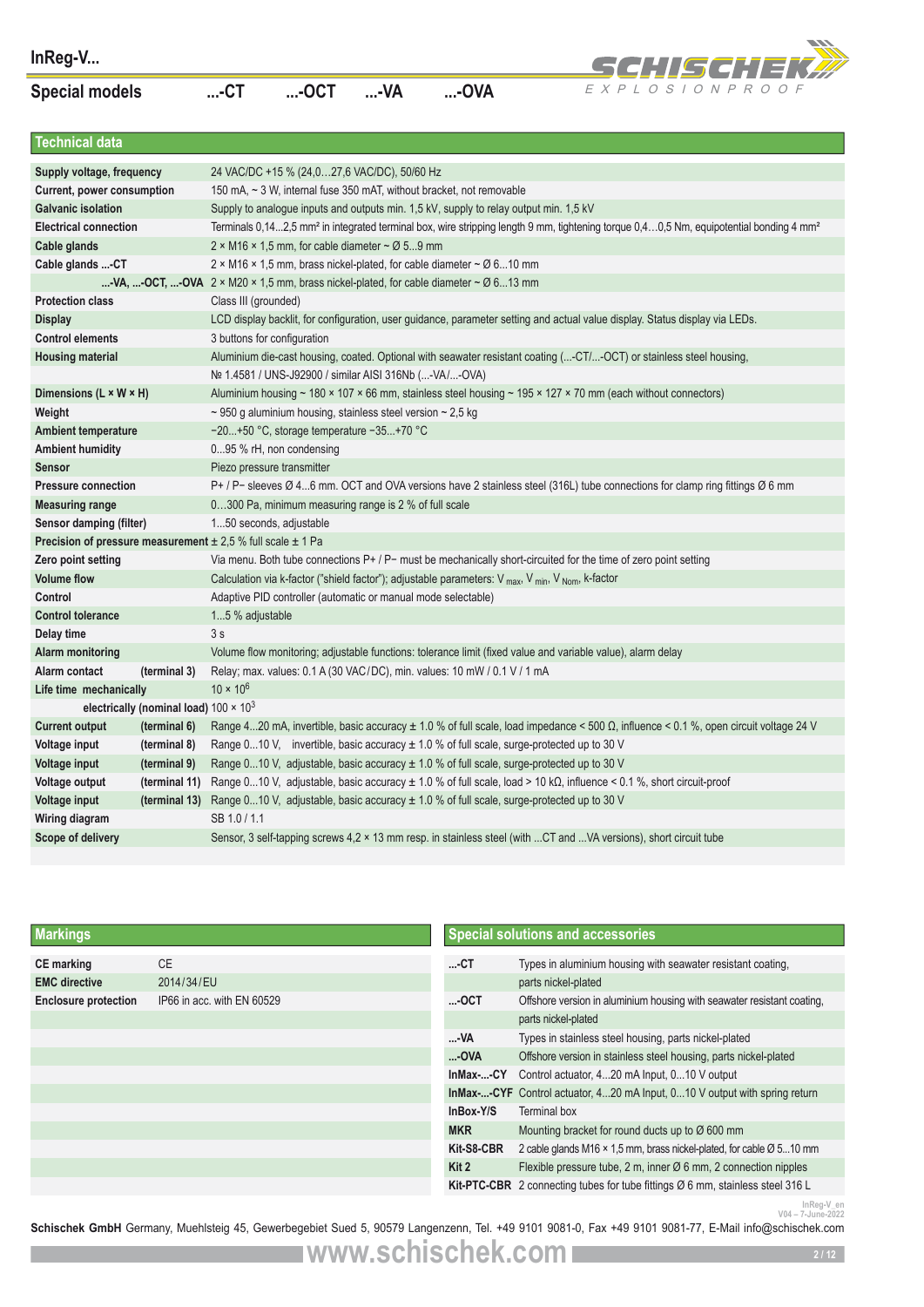

### **Important information for installation and operation**

#### **A. Installation, commissioning, maintenance**

All national and international standards, rules and regulations must be complied with.



**Attention:** Apply all rules and regulation before opening the internal terminal box. Do not open cover when circuits are live!

Draw the wiring cables through the cable glands. For connection use the internal terminal box and connect equipotential bonding.

After connection install the cables in a fixed position and protect them against mechanical and thermical damage. Close all openings and ensure IP protection (min. IP66). Avoid temperature transfer and ensure not to exceed max. ambient temperature! For outdoor installation a protective shield against sun, rain and snow should be applied. After mounting and installation a zero point compensation must be done to ensure correct measurement results (see description).

Sensors are maintenance free. An annual inspection is recommended. Sensors must not be opened and repaired by the end user.

Clean with damp cloth only.

#### **B. Long cabling**

We recommend using shielded signal wires and to connect one end of the shield to the ...Reg-... terminal box.

#### **C. Separate ground wires**

For supply and signal wires use separate grounds.

#### **D. Impedance of MCR system**

To ensure the proper function of the built-in wire break detection (CAV mode), the impedance of the voltage source from which the setpoint signal for terminal 13 is generated must be less than or equal to 10k ohms. With higher impedances, a malfunction of the wire break detection is possible.





InReg-V\_en<br>V04 - 7-June-2022<br>**Schischek GmbH** Germany, Muehlsteig 45, Gewerbegebiet Sued 5, 90579 Langenzenn, Tel. +49 9101 9081-0, Fax +49 9101 9081-77, E-Mail info@schischek.com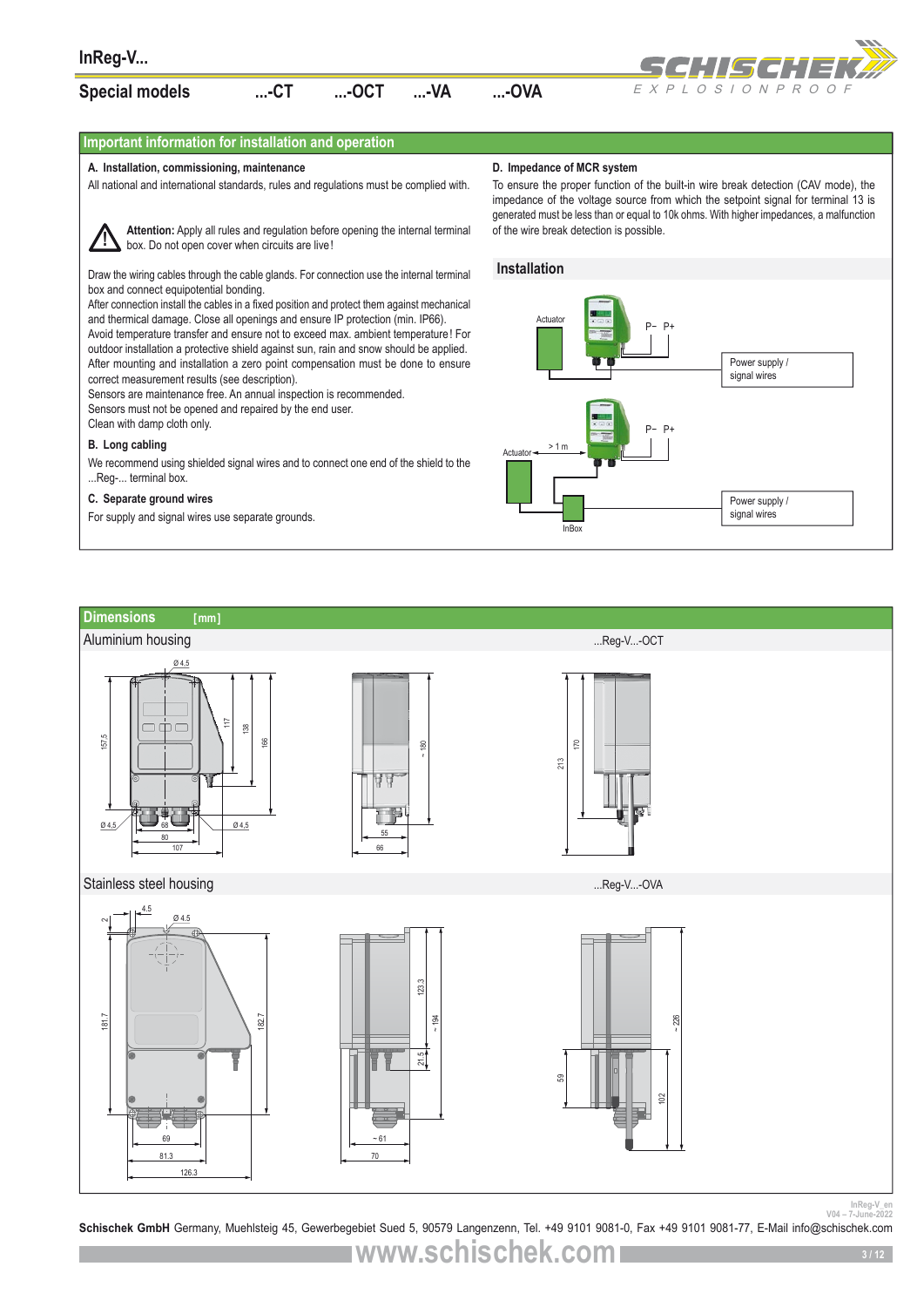

**Display, control elements and parameter setting** 



#### **Display in operating mode**

The current setpoint value, the actual value and the actuating value are displayed in operating mode. The red or green LEDs indicate the current operating status.

If the system is in the adjusted state, the green LED lights continuously and signals fault-free operation. The red LED lights if the control variable limits are reached or if an internal error is detected.

A flashing red LED indicates that the setpoint value cannot be achieved. In this case, the alarm function is active.

The yellow LEDs show the actuator's direction of motion during the adjustment phase. If the upper yellow LED is flashing, the actuator is opening. If the lower yellow LED is flashing, the actuator is closing. The yellow LEDs are switched off when the system is within the defined control tolerance (see Menu 8.6).

#### **Switchover from operation mode to parametrisation mode**

The switchover from operating mode to parameters mode switches the operating function to the parameters function. The switchover is performed by pressing once on the ENTER button  $\leftarrow$  for at least 6 seconds. Return to operating mode via "Leave menu".

#### **Selection of access level**

The access level, which allows access to a selection of menu items only, depending on the user group, must be selected immediately after switching to parametrisation mode. Password protection can also be applied to the individual access levels. The password must then be entered.

#### **Applications Menu 2** Applications Menu 2

As a first step in setting parameters for the volume flow controller, the corresponding application must be selected in Menu 2.

The "VAV controller" option must be selected for volume flow control. This configures the …Reg-V as a volume flow controller.

The ...Reg-V can be used for various applications, which are set as follows in Menu 2: Menu structure

| ivienu. |                     | vviring diagram | <b>Menu structur</b> |
|---------|---------------------|-----------------|----------------------|
| 21      | Volume flow control | SB 1.0          | Table 1.0            |
| 22      | Volume flow sensor  | SB20            | Table 1.1            |
| 2.3     | Pressure control    | SB 10           | Table 1.2            |
| 2.4     | Pressure sensor     | SB 2.0          | Table 1.3            |

These settings are the same as the factory settings for the corresponding application. Hence, beginning parametering of the ...Reg-V with this menu is recommended.

#### **User groups**

There are three access levels available for user groups, which can be protected with different passwords:

| Group/Level 1: | User         |
|----------------|--------------|
| Group/Level 2: | Service      |
| Group/Level 3: | Manufacturer |

Only a few menu items can be parametered in the user level, which is intended for users without specialist knowledge. Almost all menus are available in the service level, so that initial start-up may be performed on-site. The calibration values for the volume flow unit (k-factor, nominal value) can also be defined in the manufacturer level. Hence, this level is intended for damper manufacturers.

#### **Password protection**

Parametering can be protected with various passwords, depending on the user group. The appropriate, password-protected access level must be selected before the main menu is displayed. The password can be set and changed in Menu 12. Access is unrestricted if no password is set ("0" value).

Note: If a password is no longer known, menu access can be unblocked using a master password.

The master password varies from one device to the next, and can be obtained from our sales service.

If you have obtained a complete unit from a damper manufacturer, please contact their service department.

#### **Example: VAV/CAV volume flow control**

The volume flow control is used for ventilation of areas intended to have a specific exchange of air. A volume flow unit normally consists of a damper with an actuating drive, a measurement orifice and the volume flow controller. These units can be used both at the input side (supply air) as well as the output side (exhaust air). Ill. 1 shows a typical use case for ventilation of an area with supply air and exhaust air control.

Electrical connection is established in accordance with SB 1.0; the menu structure is illustrated in table 1.0.



**Ill. 1:** Ventilation of an area with supply air and exhaust air control

InReg-V\_er<br>2022-2014-7-June-2022<br>**Schischek GmbH** Germany, Muehlsteig 45, Gewerbegebiet Sued 5, 90579 Langenzenn, Tel. +49 9101 9081-0, Fax +49 9101 9081-77, E-Mail info@schischek.com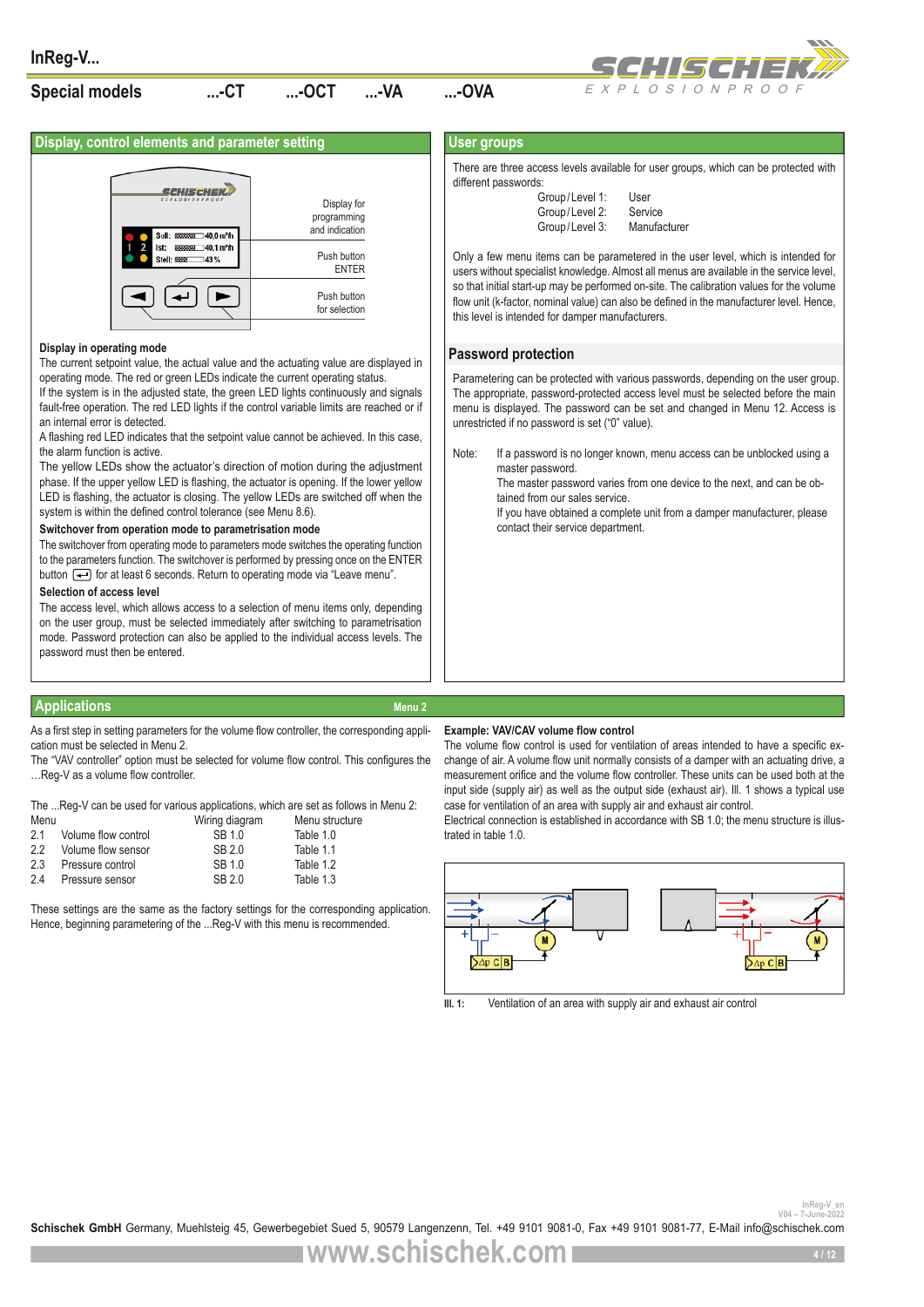

#### **Application Volume flow controlling (VAV/CAV)** Menu 2.1 **Application Volume flow sensor** Menu 2.2

| InReg-V                 |                                                                                                                                                                                                                                                                                                                                                                                                                                                                                                                                                                                                                                                                   |              |                              |                              |                        |                                                                                                                                                                                                                                                                                                                                                                                                                                                                                                                                                                                                                                                                        |              |                | SCHISCHEK <i>W</i>            |
|-------------------------|-------------------------------------------------------------------------------------------------------------------------------------------------------------------------------------------------------------------------------------------------------------------------------------------------------------------------------------------------------------------------------------------------------------------------------------------------------------------------------------------------------------------------------------------------------------------------------------------------------------------------------------------------------------------|--------------|------------------------------|------------------------------|------------------------|------------------------------------------------------------------------------------------------------------------------------------------------------------------------------------------------------------------------------------------------------------------------------------------------------------------------------------------------------------------------------------------------------------------------------------------------------------------------------------------------------------------------------------------------------------------------------------------------------------------------------------------------------------------------|--------------|----------------|-------------------------------|
| <b>Special models</b>   |                                                                                                                                                                                                                                                                                                                                                                                                                                                                                                                                                                                                                                                                   | $$ -CT       | $$ -OCT                      | $$ -VA                       | $$ -OVA                |                                                                                                                                                                                                                                                                                                                                                                                                                                                                                                                                                                                                                                                                        |              | EXPLOSIONPROOF |                               |
|                         | Application Volume flow controlling (VAV/CAV)                                                                                                                                                                                                                                                                                                                                                                                                                                                                                                                                                                                                                     |              |                              | Menu 2.1                     |                        | <b>Application Volume flow sensor</b>                                                                                                                                                                                                                                                                                                                                                                                                                                                                                                                                                                                                                                  |              |                | Menu 2.2                      |
| (e.g. damper actuator). | The main application for the Reg-V is the control of variable (VAV) or constant (CAV)<br>volume flows in ventilation technology. The differential pressure is measured by means of<br>a suitable measurement orifice and is converted into the corresponding volume flow within<br>the device. The setpoint value is set in VAV operation by the control system, or in CAV<br>operation by the device via the menu settings (see Menu 7.2). In normal operation, the<br>internal control structure constantly compares the current volume flow (actual value) with<br>the set volume flow (setpoint value) and reconciles them by correcting the control variable |              |                              |                              | trated in table 1.1.   | The  Reg-V can be used purely as a volume flow sensor in Menu 2.2. The control function<br>is deactivated in this operating mode. A measurement orifice is also required for the appli<br>cation and must be calibrated to the required volume rate. Parameters for the volume flow's<br>electrical output can be set using the menu.<br>Electrical connection is established in accordance with SB 1.1; the menu structure is illus                                                                                                                                                                                                                                   |              |                |                               |
|                         | Function                                                                                                                                                                                                                                                                                                                                                                                                                                                                                                                                                                                                                                                          | User         | Service                      | Manufacturer                 |                        | Function                                                                                                                                                                                                                                                                                                                                                                                                                                                                                                                                                                                                                                                               | User         | Service        | Manufacturer                  |
| Menu<br>$\mathbf{1}$    | Language                                                                                                                                                                                                                                                                                                                                                                                                                                                                                                                                                                                                                                                          | ✓            | $\checkmark$                 | ✓                            | Menu<br>$\overline{1}$ | Language                                                                                                                                                                                                                                                                                                                                                                                                                                                                                                                                                                                                                                                               | $\checkmark$ | $\checkmark$   | ✓                             |
| $\overline{2}$<br>Menu  | Application                                                                                                                                                                                                                                                                                                                                                                                                                                                                                                                                                                                                                                                       |              | ✓                            | ✓                            | Menu <sub>2</sub>      | Application                                                                                                                                                                                                                                                                                                                                                                                                                                                                                                                                                                                                                                                            |              | ✓              | $\checkmark$                  |
| 3<br>Menu               | Sensor                                                                                                                                                                                                                                                                                                                                                                                                                                                                                                                                                                                                                                                            |              | $\checkmark$                 | ✓                            | - 3<br>Menu            | Sensor                                                                                                                                                                                                                                                                                                                                                                                                                                                                                                                                                                                                                                                                 |              | ✓              | ✓                             |
| $\overline{4}$<br>Menu  | Actuator                                                                                                                                                                                                                                                                                                                                                                                                                                                                                                                                                                                                                                                          |              | $\checkmark$                 | $\checkmark$                 | $\overline{4}$<br>Menu | [no function]                                                                                                                                                                                                                                                                                                                                                                                                                                                                                                                                                                                                                                                          |              |                |                               |
| 5<br>Menu               | Air volume                                                                                                                                                                                                                                                                                                                                                                                                                                                                                                                                                                                                                                                        | ✓            | $\checkmark$                 | ✓                            | -5<br>Menu             | Air volume                                                                                                                                                                                                                                                                                                                                                                                                                                                                                                                                                                                                                                                             | ✓            | ✓              | ✓                             |
| 5.1<br>Menu             | Unit                                                                                                                                                                                                                                                                                                                                                                                                                                                                                                                                                                                                                                                              |              |                              | $\checkmark$                 | 5.1<br>Menu            | Unit                                                                                                                                                                                                                                                                                                                                                                                                                                                                                                                                                                                                                                                                   |              |                | $\checkmark$                  |
| 5.2<br>Menu             | k-factor                                                                                                                                                                                                                                                                                                                                                                                                                                                                                                                                                                                                                                                          |              |                              | ✓                            | 5.2<br>Menu            | k-factor                                                                                                                                                                                                                                                                                                                                                                                                                                                                                                                                                                                                                                                               |              |                | ✓                             |
| 5.3<br>Menu             | Nominal value                                                                                                                                                                                                                                                                                                                                                                                                                                                                                                                                                                                                                                                     |              |                              | $\checkmark$                 | 5.3<br>Menu            | [ no function ]                                                                                                                                                                                                                                                                                                                                                                                                                                                                                                                                                                                                                                                        |              |                |                               |
| 5.4<br>Menu             | Maximum value                                                                                                                                                                                                                                                                                                                                                                                                                                                                                                                                                                                                                                                     | ✓            | ✓                            | ✓                            | 5.4<br>Menu            | Maximum value                                                                                                                                                                                                                                                                                                                                                                                                                                                                                                                                                                                                                                                          | ✓            | ✓              | ✓                             |
| 5.5<br>Menu             | Minimum value                                                                                                                                                                                                                                                                                                                                                                                                                                                                                                                                                                                                                                                     | $\checkmark$ | $\checkmark$                 | $\checkmark$                 | 5.5<br>Menu            | Minimum value                                                                                                                                                                                                                                                                                                                                                                                                                                                                                                                                                                                                                                                          | $\checkmark$ | $\checkmark$   | $\checkmark$                  |
| 6<br>Menu               | Actual value                                                                                                                                                                                                                                                                                                                                                                                                                                                                                                                                                                                                                                                      |              | $\checkmark$                 | ✓                            | Menu<br>6              | Actual value                                                                                                                                                                                                                                                                                                                                                                                                                                                                                                                                                                                                                                                           |              | $\checkmark$   | ✓                             |
| 7<br>Menu               | Nominal value                                                                                                                                                                                                                                                                                                                                                                                                                                                                                                                                                                                                                                                     |              | $\checkmark$                 | ✓                            | Menu<br>$\overline{7}$ | [ no function ]                                                                                                                                                                                                                                                                                                                                                                                                                                                                                                                                                                                                                                                        |              |                |                               |
| 8<br>Menu               | Controller                                                                                                                                                                                                                                                                                                                                                                                                                                                                                                                                                                                                                                                        |              | ✓                            | ✓                            | - 8<br>Menu            | [ no function ]                                                                                                                                                                                                                                                                                                                                                                                                                                                                                                                                                                                                                                                        |              |                |                               |
| Menu<br>- 9             | Switch                                                                                                                                                                                                                                                                                                                                                                                                                                                                                                                                                                                                                                                            | ✓            | $\checkmark$                 | $\checkmark$                 | Menu 9                 | Switch                                                                                                                                                                                                                                                                                                                                                                                                                                                                                                                                                                                                                                                                 | ✓            | $\checkmark$   | ✓                             |
| Menu 11                 | Diagnostics                                                                                                                                                                                                                                                                                                                                                                                                                                                                                                                                                                                                                                                       |              | ✓                            | ✓                            | Menu 11                | Diagnostics                                                                                                                                                                                                                                                                                                                                                                                                                                                                                                                                                                                                                                                            |              | ✓              | ✓                             |
| Menu 12                 | Password                                                                                                                                                                                                                                                                                                                                                                                                                                                                                                                                                                                                                                                          | ✓            | $\checkmark$                 | $\checkmark$                 | Menu 12                | Password                                                                                                                                                                                                                                                                                                                                                                                                                                                                                                                                                                                                                                                               | ✓            | ✓              | $\checkmark$                  |
| Menu 12.1               | Level 1                                                                                                                                                                                                                                                                                                                                                                                                                                                                                                                                                                                                                                                           | ✓            | $\checkmark$                 | ✓                            | Menu 12.1              | Level 1                                                                                                                                                                                                                                                                                                                                                                                                                                                                                                                                                                                                                                                                | ✓            | $\checkmark$   | $\checkmark$                  |
| Menu 12.2               | Level 2                                                                                                                                                                                                                                                                                                                                                                                                                                                                                                                                                                                                                                                           |              | $\checkmark$                 | $\checkmark$                 | Menu 12.2              | Level 2                                                                                                                                                                                                                                                                                                                                                                                                                                                                                                                                                                                                                                                                |              | $\checkmark$   | ✓                             |
| Menu 12.3               | Level 3                                                                                                                                                                                                                                                                                                                                                                                                                                                                                                                                                                                                                                                           |              |                              | ✓                            | Menu 12.3              | Level 3                                                                                                                                                                                                                                                                                                                                                                                                                                                                                                                                                                                                                                                                |              |                | ✓                             |
| Menu 13                 | Indication                                                                                                                                                                                                                                                                                                                                                                                                                                                                                                                                                                                                                                                        | ✓            | $\checkmark$                 | $\checkmark$                 | Menu 13                | Indication                                                                                                                                                                                                                                                                                                                                                                                                                                                                                                                                                                                                                                                             | ✓            | ✓              | $\checkmark$                  |
| Menu 14                 | Parameter                                                                                                                                                                                                                                                                                                                                                                                                                                                                                                                                                                                                                                                         |              | $\checkmark$                 | $\checkmark$                 | Menu 14                | Parameter                                                                                                                                                                                                                                                                                                                                                                                                                                                                                                                                                                                                                                                              |              | $\checkmark$   | ✓                             |
| Menu 15                 | Leave menu                                                                                                                                                                                                                                                                                                                                                                                                                                                                                                                                                                                                                                                        | ✓            | $\checkmark$                 | $\checkmark$                 | Menu 15                | Leave menu                                                                                                                                                                                                                                                                                                                                                                                                                                                                                                                                                                                                                                                             | $\checkmark$ | $\checkmark$   | ✓                             |
| Table 1.0               |                                                                                                                                                                                                                                                                                                                                                                                                                                                                                                                                                                                                                                                                   |              |                              |                              | Table 1.1              |                                                                                                                                                                                                                                                                                                                                                                                                                                                                                                                                                                                                                                                                        |              |                |                               |
|                         | <b>Application Pressure controller</b>                                                                                                                                                                                                                                                                                                                                                                                                                                                                                                                                                                                                                            |              |                              | Menu 2.3                     |                        | <b>Application Pressure sensor</b>                                                                                                                                                                                                                                                                                                                                                                                                                                                                                                                                                                                                                                     |              |                | Menu 2.4                      |
| trated in table 1.2.    | The Reg-V can be configured as a pressure controller for overpressure and negative<br>flow control" application. The difference is that the menu items for calculating the volume<br>flow are omitted, and all values are applied in Pascal.<br>Electrical connection is established in accordance with SB 1.0; the menu structure is illus-                                                                                                                                                                                                                                                                                                                      |              |                              |                              | trated in table 1.3.   | The  Reg-V can be used as a pressure sensor in Menu 2.4. The control function is deacti-<br>pressure applications in Menu 2.3. Parameters are set in the same way as for the "volume vated in this operating mode. The measurement signal is indicated both as a 420 mA sig<br>nal at terminals 6 and 7 and as a 010 V signal at terminals 11 and 12. In addition, an alarm<br>contact can be used via terminal 3 in the event of a value exceeding or falling below a se<br>value range. Parameters for the volume flow's electrical output can be set using the menu<br>Electrical connection is established in accordance with SB 2.0; the menu structure is illus- |              |                |                               |
|                         | Function                                                                                                                                                                                                                                                                                                                                                                                                                                                                                                                                                                                                                                                          | User         | Service                      | Manufacturer                 |                        | Function                                                                                                                                                                                                                                                                                                                                                                                                                                                                                                                                                                                                                                                               | User         | Service        | Manufacturer                  |
| Menu<br>-1              | Language                                                                                                                                                                                                                                                                                                                                                                                                                                                                                                                                                                                                                                                          | $\checkmark$ | $\checkmark$                 | ✓                            | Menu<br>$\overline{1}$ | Language                                                                                                                                                                                                                                                                                                                                                                                                                                                                                                                                                                                                                                                               | $\checkmark$ | $\checkmark$   | ✓                             |
| Menu<br>2               | Application                                                                                                                                                                                                                                                                                                                                                                                                                                                                                                                                                                                                                                                       |              | $\checkmark$                 | $\checkmark$                 | Menu <sub>2</sub>      | Application                                                                                                                                                                                                                                                                                                                                                                                                                                                                                                                                                                                                                                                            |              | $\checkmark$   | ✓                             |
| 3<br>Menu               | Sensor                                                                                                                                                                                                                                                                                                                                                                                                                                                                                                                                                                                                                                                            |              | $\checkmark$                 | ✓                            | - 3<br>Menu            | Sensor                                                                                                                                                                                                                                                                                                                                                                                                                                                                                                                                                                                                                                                                 |              | ✓              | ✓                             |
| Menu<br>4               | Actuator                                                                                                                                                                                                                                                                                                                                                                                                                                                                                                                                                                                                                                                          |              | $\checkmark$                 | $\checkmark$                 | $\overline{4}$<br>Menu | [no function]                                                                                                                                                                                                                                                                                                                                                                                                                                                                                                                                                                                                                                                          |              |                |                               |
| Menu<br>5               | Pressure                                                                                                                                                                                                                                                                                                                                                                                                                                                                                                                                                                                                                                                          | ✓            | $\checkmark$                 | ✓                            | Menu<br>-5             | Pressure                                                                                                                                                                                                                                                                                                                                                                                                                                                                                                                                                                                                                                                               | ✓            | ✓              | ✓                             |
| 5.4<br>Menu             | Maximum value                                                                                                                                                                                                                                                                                                                                                                                                                                                                                                                                                                                                                                                     | ✓            | $\checkmark$                 | ✓                            | Menu<br>5.4            | Maximum value                                                                                                                                                                                                                                                                                                                                                                                                                                                                                                                                                                                                                                                          | ✓            | $\checkmark$   | ✓                             |
| 5.5<br>Menu             | Minimum value                                                                                                                                                                                                                                                                                                                                                                                                                                                                                                                                                                                                                                                     | ✓            | $\checkmark$                 | ✓                            | 5.5<br>Menu            | Minimum value                                                                                                                                                                                                                                                                                                                                                                                                                                                                                                                                                                                                                                                          | ✓            | ✓              | ✓                             |
| 6<br>Menu               | Actual value                                                                                                                                                                                                                                                                                                                                                                                                                                                                                                                                                                                                                                                      |              | $\checkmark$                 | $\checkmark$                 | 6<br>Menu              | Actual value                                                                                                                                                                                                                                                                                                                                                                                                                                                                                                                                                                                                                                                           |              | $\checkmark$   | $\checkmark$                  |
| Menu<br>7               | Nominal value                                                                                                                                                                                                                                                                                                                                                                                                                                                                                                                                                                                                                                                     |              | $\checkmark$                 | $\checkmark$                 | Menu<br>$\overline{7}$ | [ no function ]                                                                                                                                                                                                                                                                                                                                                                                                                                                                                                                                                                                                                                                        |              |                |                               |
| Menu<br>8               | Controller                                                                                                                                                                                                                                                                                                                                                                                                                                                                                                                                                                                                                                                        |              | $\checkmark$                 | $\checkmark$                 | Menu<br>- 8            | [ no function ]                                                                                                                                                                                                                                                                                                                                                                                                                                                                                                                                                                                                                                                        |              |                |                               |
| Menu<br>9               | Switch                                                                                                                                                                                                                                                                                                                                                                                                                                                                                                                                                                                                                                                            | ✓            | $\checkmark$                 | ✓                            | Menu<br>- 9            | Switch                                                                                                                                                                                                                                                                                                                                                                                                                                                                                                                                                                                                                                                                 | $\checkmark$ | $\checkmark$   | ✓                             |
| Menu 10                 | [ no function ]                                                                                                                                                                                                                                                                                                                                                                                                                                                                                                                                                                                                                                                   |              |                              |                              | Menu 10                | [no function]                                                                                                                                                                                                                                                                                                                                                                                                                                                                                                                                                                                                                                                          |              |                |                               |
| Menu 11                 | Diagnostics                                                                                                                                                                                                                                                                                                                                                                                                                                                                                                                                                                                                                                                       |              | $\checkmark$                 | $\checkmark$                 | Menu 11                | Diagnostics                                                                                                                                                                                                                                                                                                                                                                                                                                                                                                                                                                                                                                                            |              | $\checkmark$   | ✓                             |
| Menu 12                 | Password                                                                                                                                                                                                                                                                                                                                                                                                                                                                                                                                                                                                                                                          | ✓<br>✓       | $\checkmark$                 | ✓                            | Menu 12                | Password                                                                                                                                                                                                                                                                                                                                                                                                                                                                                                                                                                                                                                                               | ✓            | ✓              | ✓<br>✓                        |
| Menu 12.1               | Level 1                                                                                                                                                                                                                                                                                                                                                                                                                                                                                                                                                                                                                                                           |              | $\checkmark$<br>$\checkmark$ | ✓<br>$\checkmark$            | Menu 12.1              | Level 1                                                                                                                                                                                                                                                                                                                                                                                                                                                                                                                                                                                                                                                                |              | ✓<br>✓         | ✓                             |
| Menu 12.2               | Level 2                                                                                                                                                                                                                                                                                                                                                                                                                                                                                                                                                                                                                                                           |              |                              | ✓                            | Menu 12.2              | Level 2                                                                                                                                                                                                                                                                                                                                                                                                                                                                                                                                                                                                                                                                |              |                | ✓                             |
| Menu 12.3               | Level 3                                                                                                                                                                                                                                                                                                                                                                                                                                                                                                                                                                                                                                                           |              | $\checkmark$                 | $\checkmark$                 | Menu 12.3              | Level 3                                                                                                                                                                                                                                                                                                                                                                                                                                                                                                                                                                                                                                                                |              | $\checkmark$   | ✓                             |
| Menu 13                 | Indication                                                                                                                                                                                                                                                                                                                                                                                                                                                                                                                                                                                                                                                        | ✓            | ✓                            |                              | Menu 13                | Indication                                                                                                                                                                                                                                                                                                                                                                                                                                                                                                                                                                                                                                                             |              | $\checkmark$   | ✓                             |
| Menu 14                 | Parameter                                                                                                                                                                                                                                                                                                                                                                                                                                                                                                                                                                                                                                                         | ✓            | $\checkmark$                 | $\checkmark$<br>$\checkmark$ | Menu 14                | Parameter                                                                                                                                                                                                                                                                                                                                                                                                                                                                                                                                                                                                                                                              | ✓            | $\checkmark$   | ✓                             |
| Menu 15                 | Leave menu                                                                                                                                                                                                                                                                                                                                                                                                                                                                                                                                                                                                                                                        |              |                              |                              | Menu 15                | Leave menu                                                                                                                                                                                                                                                                                                                                                                                                                                                                                                                                                                                                                                                             |              |                |                               |
| Table 1.2               |                                                                                                                                                                                                                                                                                                                                                                                                                                                                                                                                                                                                                                                                   |              |                              |                              | Table 1.3              |                                                                                                                                                                                                                                                                                                                                                                                                                                                                                                                                                                                                                                                                        |              |                | InReg-V_er<br>V04-7-June-2022 |

### **Application Pressure controller Menu 2.3** Menu 2.3 **Application Pressure sensor** Menu 2.4

|           |                | Function        | User         | Service      | Manufacturer |
|-----------|----------------|-----------------|--------------|--------------|--------------|
| Menu      | 1              | Language        | ✓            | ✓            | ✓            |
| Menu      | $\overline{2}$ | Application     |              | $\checkmark$ | $\checkmark$ |
| Menu      | 3              | Sensor          |              | $\checkmark$ | $\checkmark$ |
| Menu      | $\overline{4}$ | Actuator        |              | $\checkmark$ | $\checkmark$ |
| Menu      | 5              | Pressure        | ✓            | ✓            | $\checkmark$ |
| Menu      | 5.4            | Maximum value   | ✓            | $\checkmark$ | $\checkmark$ |
| Menu      | 5.5            | Minimum value   | $\checkmark$ | ✓            | ✓            |
| Menu      | 6              | Actual value    |              | $\checkmark$ | $\checkmark$ |
| Menu      | 7              | Nominal value   |              | $\checkmark$ | ✓            |
| Menu      | 8              | Controller      |              | $\checkmark$ | $\checkmark$ |
| Menu      | 9              | Switch          | $\checkmark$ | $\checkmark$ | ✓            |
| Menu      | 10             | [ no function ] |              |              |              |
| Menu      | 11             | Diagnostics     |              | ✓            | ✓            |
| Menu      | 12             | Password        | $\checkmark$ | $\checkmark$ | $\checkmark$ |
| Menu      | 12.1           | Level 1         | $\checkmark$ | ✓            | ✓            |
| Menu 12.2 |                | Level 2         |              | $\checkmark$ | $\checkmark$ |
| Menu      | 12.3           | Level 3         |              |              | ✓            |
| Menu      | 13             | Indication      | $\checkmark$ | $\checkmark$ | $\checkmark$ |
| Menu 14   |                | Parameter       |              | ✓            | ✓            |
| Menu 15   |                | Leave menu      | ✓            | ✓            | ✓            |
| Tahle 12  |                |                 |              |              |              |

|           |                | Function           | User         | Service      | Manufacturer |
|-----------|----------------|--------------------|--------------|--------------|--------------|
| Menu      | 1              | Language           |              | ✓            | ✓            |
| Menu      | $\mathfrak{D}$ | Application        |              | $\checkmark$ | ✓            |
| Menu      | 3              | Sensor             |              | $\checkmark$ | ✓            |
| Menu      | 4              | [ no function ]    |              |              |              |
| Menu      | 5              | Pressure           | $\checkmark$ | ✓            | ✓            |
| Menu      | 5.4            | Maximum value      | $\checkmark$ | ✓            | ✓            |
| Menu      | 5.5            | Minimum value      | ✓            | ✓            | ✓            |
| Menu      | 6              | Actual value       |              | $\checkmark$ | ✓            |
| Menu      | 7              | [ no function ]    |              |              |              |
| Menu      | 8              | [ no function ]    |              |              |              |
| Menu      | 9              | Switch             | $\checkmark$ | $\checkmark$ | ✓            |
| Menu      | 10             | [ no function ]    |              |              |              |
| Menu      | 11             | Diagnostics        |              | ✓            | ✓            |
| Menu      | 12             | Password           | $\checkmark$ | $\checkmark$ | ✓            |
| Menu      | 12.1           | Level 1            | ✓            | ✓            | ✓            |
| Menu 12.2 |                | Level <sub>2</sub> |              | $\checkmark$ | ✓            |
| Menu 12.3 |                | Level 3            |              |              | ✓            |
| Menu      | 13             | Indication         | $\checkmark$ | $\checkmark$ | ✓            |
| Menu      | 14             | Parameter          |              | ✓            | ✓            |
| Menu 15   |                | Leave menu         | ✓            | ✓            | ✓            |
| Table 13  |                |                    |              |              | InRea-V en   |

InReg-V\_en<br>2022-1une-2022<br>**Schischek GmbH** Germany, Muehlsteig 45, Gewerbegebiet Sued 5, 90579 Langenzenn, Tel. +49 9101 9081-0, Fax +49 9101 9081-77, E-Mail info@schischek.com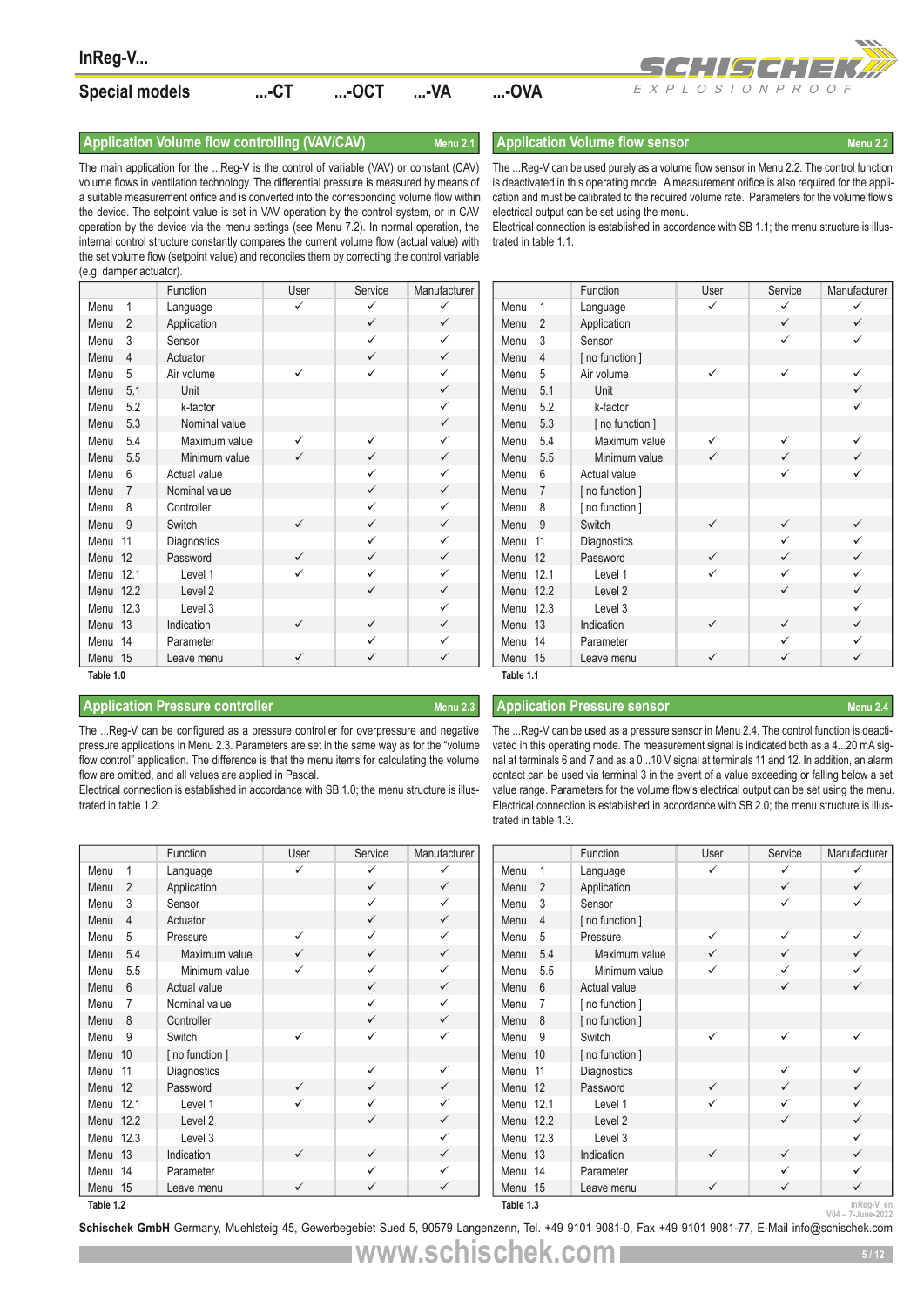

#### **Electrical connection**

The controller is operated using a 24 VAC/DC power supply terminal 1 (-/~) and 2 (+/~). Terminals 1 and 2 are connected internally to terminals 4 and 5 and function as power supply for the actuator. The actuator's electrical connectors are directly connected to the controller via terminals  $4 - 8$ . An additional terminal box to the actuator's connection can be omitted, as long as the actuator is assembled less than 1 metre from the controller. Otherwise, an additional terminal box should be used.

The actuator needs approx. 2 A starting current for max. 1 s in order to initialise.

**Attention:** The sensor must be disconnected from voltage before opening the cover of the terminal box!



Electrical connection for the "volume flow control" and "pressure control" applications.

#### The alarm contact (terminal 3) acts as acknowledgement of normal operation. The device also has an analog output (terminal 11) which outputs the current setpoint value as a constant signal, and an analog feedback signal for the damper position (terminal 9). This function is predominantly used to save energy.

The setpoint value is set via terminal 13. The voltage range for minimum and maximum volume flow is defined either from 0...10 V or from 2...10 V. Depending on the "setpoint value" (Menu 6) setting used, the positive control function can also be used. If the voltage level of approx. 12 V is exceeded, the damper opens; if the level falls below 0.2 V, the damper is completely closed. The controller is out of service during these positive control functions (Damper Open/Closed). A switch to CAV mode occurs if the input is unwired. The setpoint value is set by the device in this operating mode, and can be adjusted in Menu 7.2 (setpoint value setting).



Electrical connection for the "volume flow sensor" and "pressure sensor" applications. Note:

The current output and voltage output can be used simultaneously.

#### **Differential pressure sensor Menu 3 Menu 3 Volumen flow Menu 3 Volumen flow** Menu 5

The...Reg-V... integrated precision pressure controller is suitable for measuring both differential pressure and volume flow. Hence, the controller can be used both as a volume flow sensor or as a differential pressure sensor.

#### **Sensor filter** Menu 3.1

The ...Reg-V... has an electronic filter, which can be used to moderate the sensor signal in the event of pressure fluctuations.

The filter value entered sets the interval between 1 and 50 seconds, in which the sliding average value is calculated. If 20 s is set, for example, the measured values of the previous 20 seconds are used consecutively to determine the average value.

#### **Zero point compensation** Menu 3.2

For...Reg-V... a zero point offset must be performed for controllers at initial start-up in order to correct measured value deviations relating to the installation position. To do this, pressure connectors P+ and P− must be short-circuited mechanically, and the offset is carried out using the parameter setting menu navigation (Menu 18).

The sensor should be connected to the supply voltage for approx. 15 minutes prior to the zero point offset in order to achieve a balanced operating temperature!

The ...Reg-V... has a precision pressure controller which is suitable for measuring both differential pressure and volume flow. Volume flow cannot be directly measured with the differential pressure procedure; it requires a suitable measurement orifice in order to do so, and volume flow rate must be calculated in accordance with the design of the measurement orifice and of the duct.

Volume flow for the ...Reg-V...is calculated according to equation 1.0. The design of the volume flow unit is summarised with the k-factor (often also referred to as c-factor). I.e. this characteristic must be known, or it must be possible to measure it in situ, for operation to take place.

$$
\dot{V} = k \cdot \sqrt{\Delta p}
$$
 (Equation 1.0)  

$$
k = \frac{\dot{V}}{\sqrt{\Delta p}}
$$
 (Equation 1.1)

The volume flow is calculated using the differential pressure (see equation 1.0). A maximum volume flow V<sub>1</sub>, is calculated based on the internal pressure sensor and the set k-factor, and cannot be exceeded.

> $V_1 = k \cdot \sqrt{\Delta p_{max}}$ (Equation 2.0)

Example: ...Reg-V-300-A

The measurement range between 0 and  $V_{\text{nom}}$  and the control range between  $V_{\text{min}}$  and  $V_{\text{max}}$ can be defined as desired between 0 and  $V_1$ .

InReg-V\_er<br>2022-2014-7-Aune-2022<br>**Schischek GmbH** Germany, Muehlsteig 45, Gewerbegebiet Sued 5, 90579 Langenzenn, Tel. +49 9101 9081-0, Fax +49 9101 9081-77, E-Mail info@schischek.com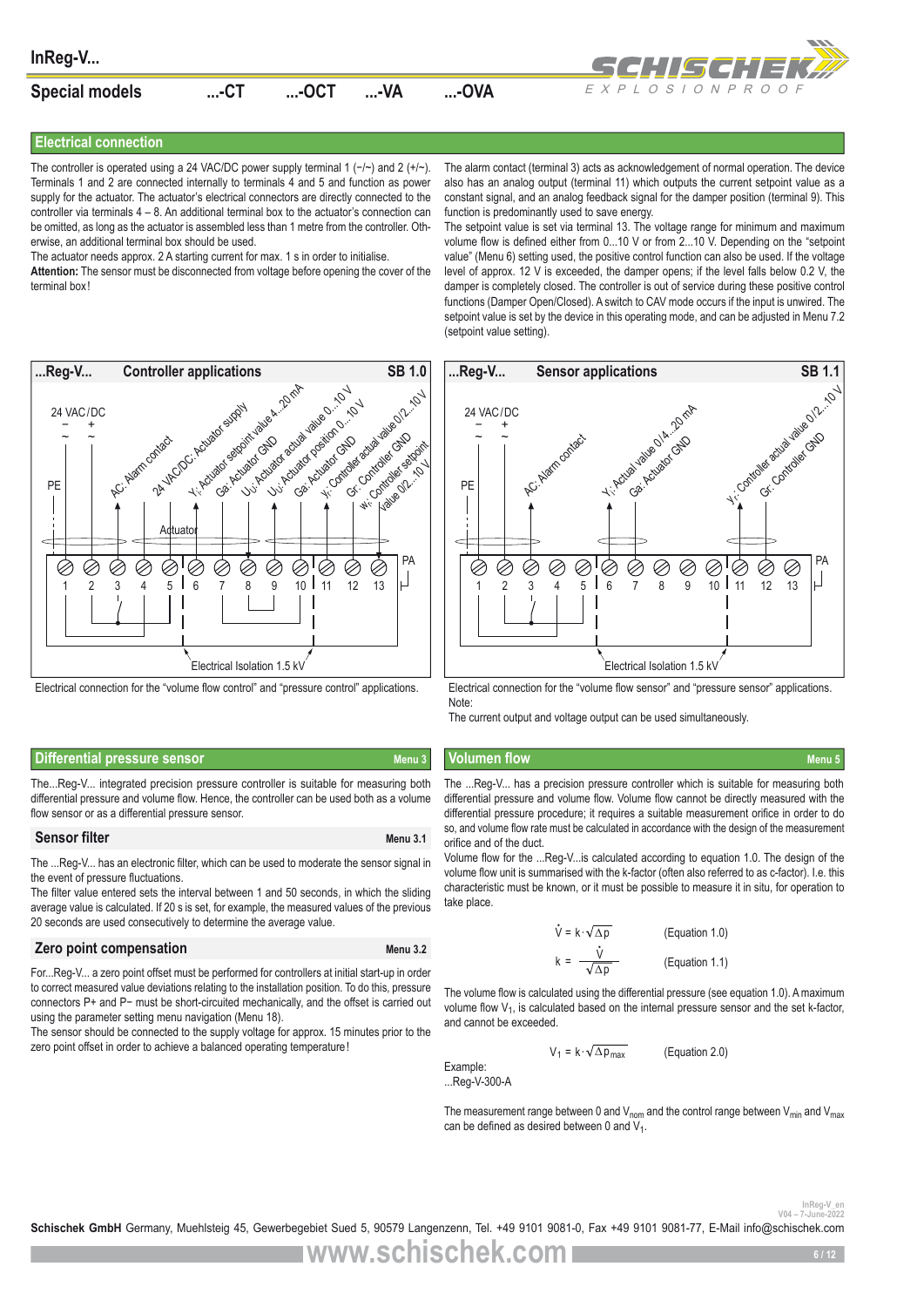| <b>Special models</b> | $$ - $CT$ | $$ -OCT | …-VA | -OVA |  |
|-----------------------|-----------|---------|------|------|--|
|                       |           |         |      |      |  |



## **k-factor** Menu 5 continued

#### **Actual value "Control" application Menu 6** Menu 6

#### **1. Determination of the k-factor**

If the k-factor is unknown, it can be calculated either using the volume flow unit manufacturer's information, or determined experimentally on-site.

**Method 1:** Use of manufacturer's instructions

Some manufacturers of volume flow units indicate typical values, e.g. 1000 m<sup>3</sup>/h at 100 Pa, in datasheets or on the VAV unit's identification plate. The k-factor can be calculated on the basis of this data as per equation 1.1.

This method is relatively inexact, however, as the values specified relate to typical values; hence, production tolerances are not taken into account.

**Method 2:** Experimental determination

As with the first method, a pressure value in Pa and an associated volume flow value in m<sup>3</sup>/h are required for experimental determination. To carry it out, a reference instrument for volume flow is required and must be attached to the ventilation duct.

The actuator can be moved into a suitable position in Menu 4.2 "Test" (typically 70...100 %) and the measurement value in Pa can then be read from Menu 3.3 "Sensor status", and the volume flow can be read in m<sup>3</sup>/h on the reference instrument.

The k-factor is also calculated according to equation 1.1.

#### **2. Verification of the k-factor**

In order to verify the k-factor identified, it should be entered in Menu 5.2 "Volume flow rate k-factor" and the volume flow measured should then be read in m<sup>3</sup>/h in "Actual value status", Menu 6.3. This display and the reference instrument's measurement value should be identical. Several other measurement points should also be verified in this way. Another damper position can then be put into operation in Menu 4.2 "Test", so that another volume flow is set which can, in turn, be verified in Menu 6.3.

#### **Example: Volume flow measurement**



**Ill. 2:** Block diagram of CAV/VAV volume flow control consisting of a measurement orifice, damper and controller/actuator combination (...Reg-V... + ...Max-...-CY).

These settings are for use in the "VAV controller" and "pressure controller" applications. The basic value ranges for the control variables defined here have a direct influence on scaling of the analog output signal for the actual value. The measurement range is usually output for the actual value. Alternatively, the control range can also be used as scaling (see Menu 6.2)





InReg-V\_en<br>2022-yune-2022<br>**Schischek GmbH** Germany, Muehlsteig 45, Gewerbegebiet Sued 5, 90579 Langenzenn, Tel. +49 9101 9081-0, Fax +49 9101 9081-77, E-Mail info@schischek.com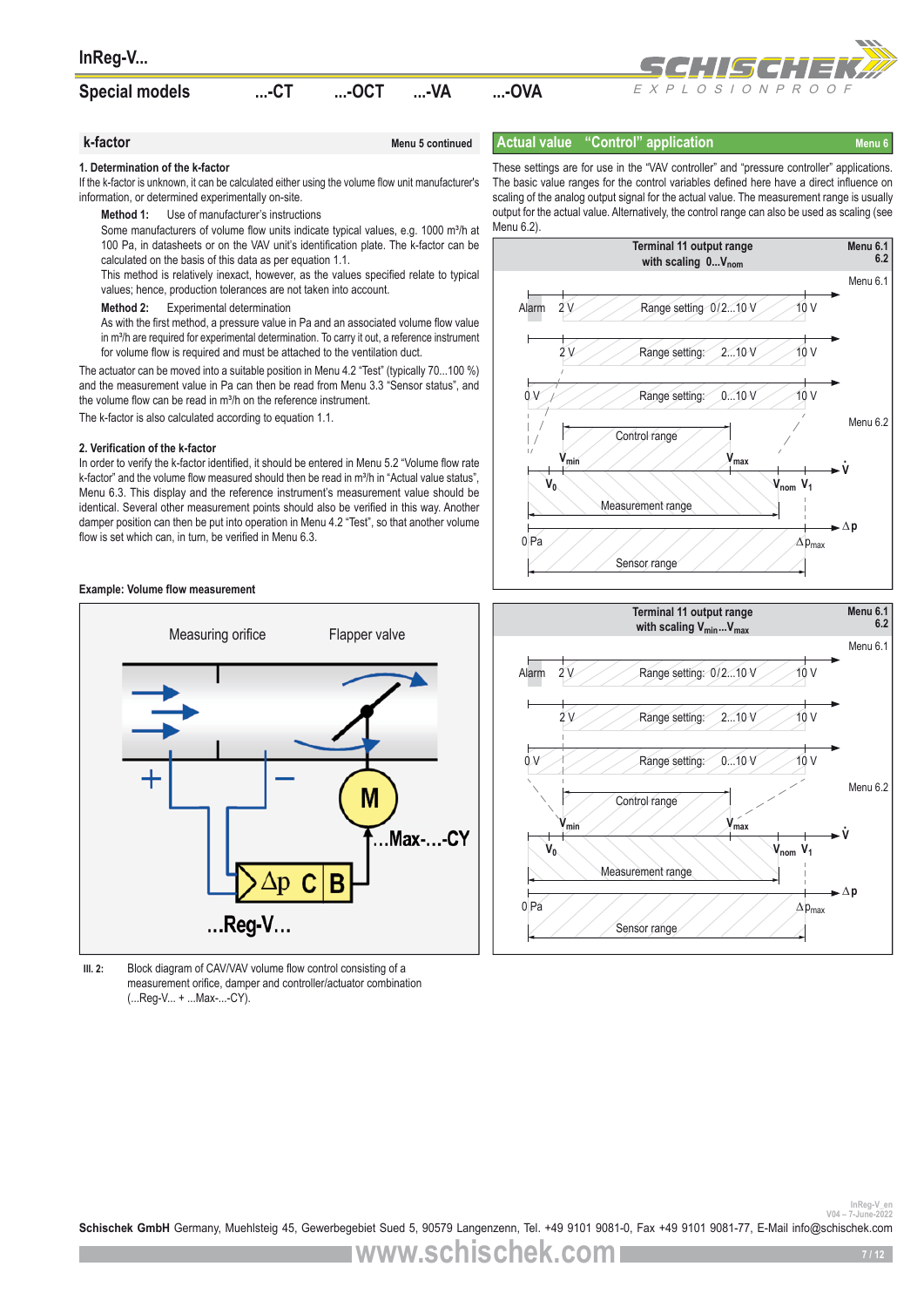

#### **Actual value "Sensor" application Menu 6** Menu 6

**Setpoint value** Menu 7 and 2009 Menu 7

for the setpoint value.

These settings are for use in the "VAV sensor" and "pressure sensor" applications. The basic value ranges for the measured variables defined here have a direct influence on scaling of the analog output signal for the actual value. The measurement range is usually output for the actual value. Alternatively, the control range can also be used as scaling (see Menu 6.2)





 $V<sub>4</sub>$ **Vmin Vmax V0** 0/4...20 mA  $\longrightarrow$  20 mA  $\longrightarrow$  Closed 2 V  $\longrightarrow$  Range setting: 0/2...10 V  $\longrightarrow$  10 V Open 4...20 mA 20 mA 10 V 2V Range setting: 2...10 V 10 V 0...20 mA 20 mA 0V Range setting: 0...10 V 10 V  $V$ **w**<sub>min</sub>  $V$ *w***<sub>min</sub>**  $V$ **<b>***V*<sub>max</sub>  $\rightarrow$ **v ∆p ∆p** ∆pmax ∆pmax **Output range terminal 13** Control range Measurement range Sensor range Menu 71 **Vnom**

The control range between minimum and maximum value ( $V_{min}$  and  $V_{max}$ ) is always used

#### **Control (general)**

There are a range of processes in nature, technology and economics that act as controls. Product pricing is controlled by supply and demand in economics, for example. Or, an individual controls his/her personal circumstances, i.e. in each of these cases, a system (in technology, the term "controlled system" is used) is brought out of balance by certain or unknown circumstances (disturbance variables). The controller, which can be a person, a device or a system in general, attempts to restore the desired state (setpoint value, reference variables, etc.) by means of an intervention (control variable).

Hence, in technology, a control is always used where disturbances may influence the actual value (measurement value) and are largely unknown.

The objective of a control is to bring a physical variable to a defined value, and to keep it constant. The preset value (reference variable/setpoint value) is continuously compared with the measurement value (actual value) for this purpose. A controller corrects the control variable according to the deviation in order to bring the actual value to the setpoint value and to keep it there. A closed functional chain (closed-loop system) is characteristic of a control (see Ill. 3 a).

In contrast to a control, an open-loop control has only an open-loop system (see III. 3 b) i.e. a certain actual value (measurement value) is set using the set value via the open-loop control; however, verification does not take place.

The terminology and definitions of control technology are defined in the DIN IEC 60050-351 series of standards. A control is described as follows:

"A control is a procedure in which a variable's set value is continuously produced and maintained by means of interventions on account of measurements".



InReg-V\_en<br>2022-yune-2022<br>**Schischek GmbH** Germany, Muehlsteig 45, Gewerbegebiet Sued 5, 90579 Langenzenn, Tel. +49 9101 9081-0, Fax +49 9101 9081-77, E-Mail info@schischek.com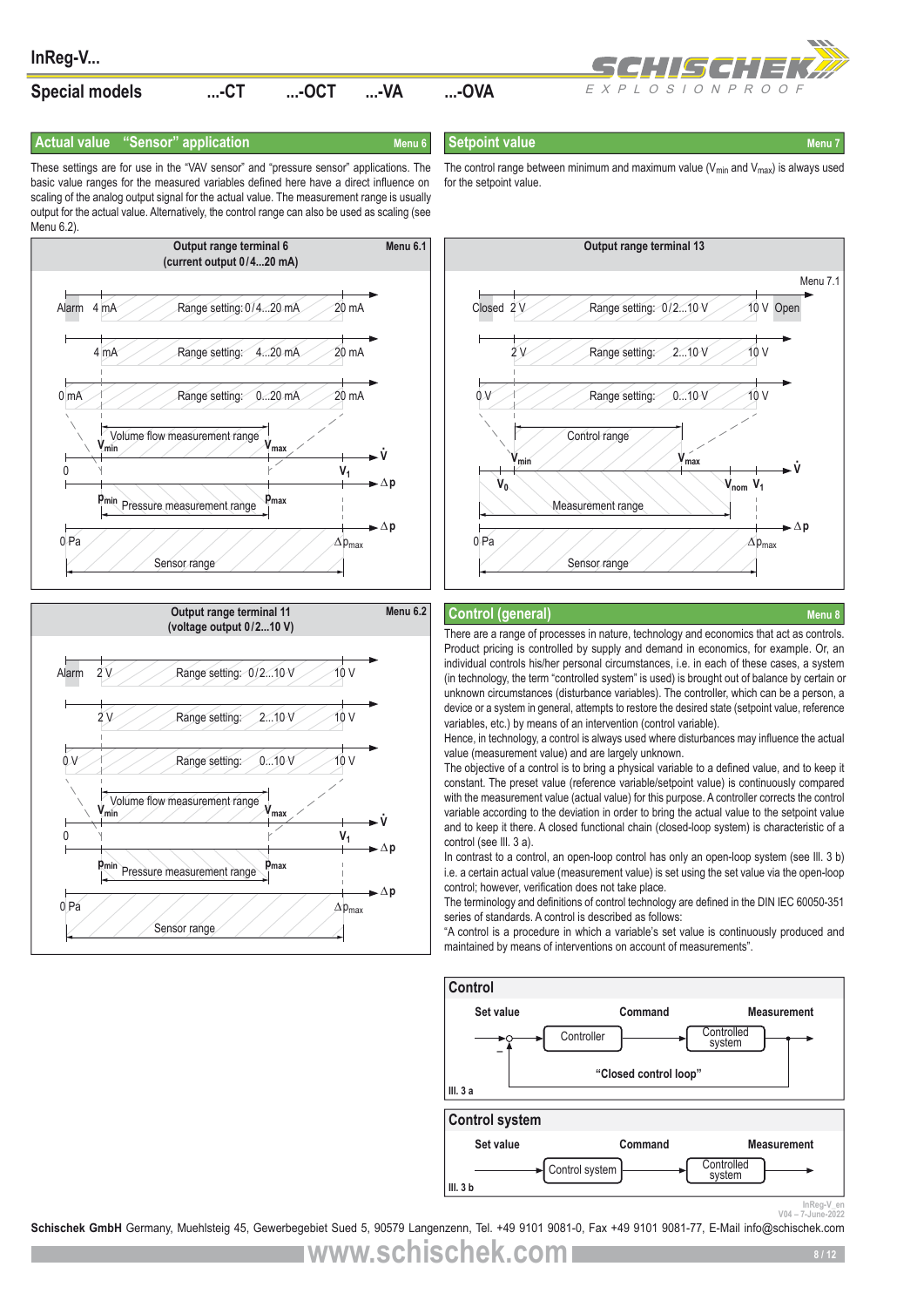

...Reg-V... are designed for volume flow control. The control action can be set in Menu 8 "Controller". Fully automatic calculation of control parameters ("Auto" selection) is sufficient in normal operation. In addition, an adaptive PID controller (P component is calculated automatically) and a standard PID controller can be selected. These settings should only be applied by trained specialists.

Under certain circumstances – particularly during major pressure fluctuations in the air duct – the control circuit gain (Menu 8.2) and control tolerance (Menu 8.6) should be adjusted.

#### **Controller types**

The ...Reg-V... has three different PID control structures, which differ from each other in respect of their levels of automation. The controller type can be selected in Menu 8.1. The following settings are available for selection:

Option Type automatic setting<br>
Controller Fully automatic controller P, I and D component 1.) "Auto" fully automatic controller<br>2.) PID adaptiv" semi-automatic controlle 2.) .PID adaptiv" semi-automatic controller P component 3.) "PID norm" manual controller none



### **Control rate**

The control speed can be specified directly via the actuator's run time. The control parameter does not need to be modified in this case. The controller automatically factors in the change to runtime via the actuator's feedback cable (terminal 7). This applies to all controller settings. Thus, the control speed depends only on the actuator runtime used.

#### **Please refer to the actuator's datasheet for further information.**

**Control configuration** Menu 8 continued **Actual value monitoring (alarm function)** Menu 9

The adjustable alarm function can be used to monitor the actual value. An activated alarm is signalled both visually and electrically (see "Alarm function signalling"). Both a fixed limit and a percentage limit relating to the setpoint value can be set as alarm limits. If both values are set, they are added together.

| Example 1:       | Volume flow application                                                                     |
|------------------|---------------------------------------------------------------------------------------------|
|                  | Limit (%) = 4 %; setpoint value = 500 m <sup>3</sup> /h; fixed limit = 10 m <sup>3</sup> /h |
| Tolerance limit: | $\pm$ (0.04 × 500 m <sup>3</sup> /h + 10 m <sup>3</sup> /h) = $\pm$ 30 m <sup>3</sup> /h    |
| Example 2:       | <b>Pressure application</b>                                                                 |
|                  | Limit (%) = 5 %; setpoint value = 100 Pa; fixed limit = 2 Pa                                |
| Tolerance limit: |                                                                                             |

#### **∆p t Alarm limits Ill. 5** Setpoint value Actual value Setpoint value adjustment **Tolerance range Alarm delay Adjustment** time

The alarm function can be set with a delay (Menu 9.4). An alarm is not triggered after a change to the setpoint value during an adjustment procedure.

The adjustment time (see Ill. 5) is based primarily on the actuator's set runtime. **Please refer to the actuator's datasheet for information on setting runtime.** 

The actuator's run time can also be set (Menu 4.4 and 4.5). The alarm delay should always be set so that it corresponds to the actuator's runtime as a minimum.

Example: The ...Max-CY used is configured with switch setting 2 (30 s runtime). Hence, the alarm delay should be at least 30 s.

#### **Alarm function signalling**

The red status LED flashes when the alarm function is active.

If the LED continuously lights RED, this indicates a critical state – however, the alarm signal is not active.

The alarm is also emitted via the relay at terminal 3. In addition, the "0/2...10 V" option can be activated via Menu 6.1 "Range".

In the event of an alarm, the actual value signal is switched to 0 V (error); a signal between 2...10 V would be output during normal operation, depending on the current actual value. The optional display and the electrical signal (terminal 3 alarm relay and actual value signal at terminal 11) are always activated simultaneously.

InReg-V\_en<br>2022-2022<br>**Schischek GmbH** Germany, Muehlsteig 45, Gewerbegebiet Sued 5, 90579 Langenzenn, Tel. +49 9101 9081-0, Fax +49 9101 9081-77, E-Mail info@schischek.com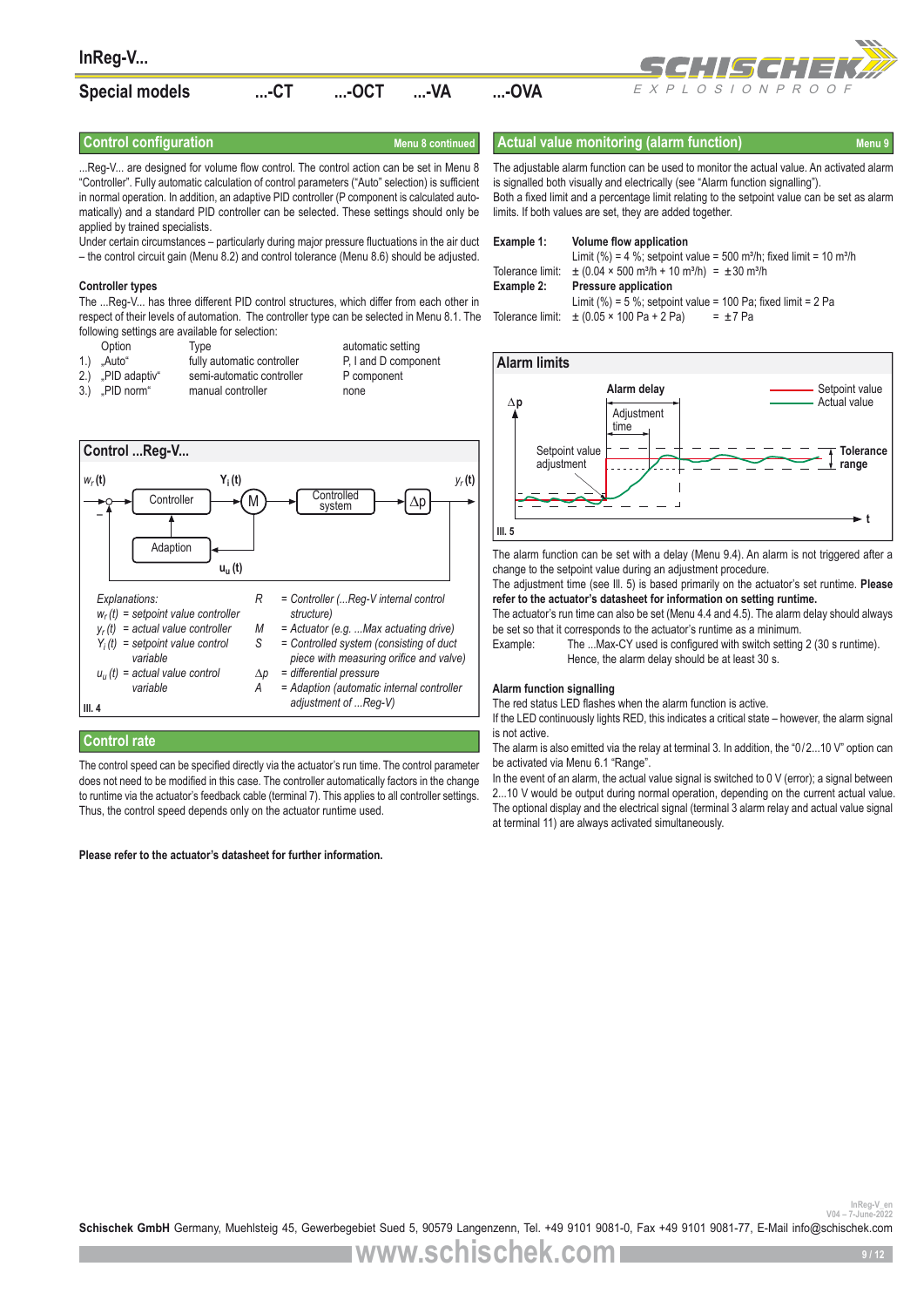| InReg-V               |                                                                                                                             |                          |                                                               |                                                                                                                                                     |                          | SCHILSCHIEK <i>D</i>                                                                                                                                                     |
|-----------------------|-----------------------------------------------------------------------------------------------------------------------------|--------------------------|---------------------------------------------------------------|-----------------------------------------------------------------------------------------------------------------------------------------------------|--------------------------|--------------------------------------------------------------------------------------------------------------------------------------------------------------------------|
| <b>Special models</b> | $$ - $CT$                                                                                                                   | $$ -OCT                  | $$ -VA                                                        | $$ -OVA                                                                                                                                             |                          | EXPLOSIONPROOF                                                                                                                                                           |
|                       | <b>Parameter setting and commissioning</b>                                                                                  |                          |                                                               |                                                                                                                                                     |                          | <b>SCHISCHEK</b>                                                                                                                                                         |
|                       | The switchover from operating mode to parameters mode is                                                                    |                          |                                                               |                                                                                                                                                     |                          | 93939393 40,0 m <sup>3</sup> fh                                                                                                                                          |
| at least 6 seconds.   | performed by pressing once on the ENTER key $\triangleq$ for                                                                |                          |                                                               | Operation $\rightarrow$ Parameter setting                                                                                                           |                          | 8933333 40,1 m <sup>3</sup> h<br>$-43%$                                                                                                                                  |
|                       | If password-protected, enter password and press $\leftarrow$ .                                                              |                          | Press $\rightarrow$ for at least 6 s                          |                                                                                                                                                     |                          | ↵<br>►                                                                                                                                                                   |
|                       | Return to operating mode via "Leave menu".                                                                                  |                          |                                                               |                                                                                                                                                     |                          |                                                                                                                                                                          |
| <b>Menu</b>           | <b>Function</b>                                                                                                             | <b>ENTER</b>             | <b>Indication</b>                                             | <b>Select</b>                                                                                                                                       | <b>ENTER</b>             | <b>Description</b>                                                                                                                                                       |
| Menu 1                | Language<br>Language selection                                                                                              | ↵                        | 1:<br>Language<br>english                                     | ◀<br>$\blacktriangleright$<br>deutsch, english, français, italiano, español, back                                                                   | $\overline{\phantom{a}}$ | The following languages are available for selection:<br>German, English, French, Italian, Spanish                                                                        |
| Menu 2                | Application<br>Application selection                                                                                        | ↵                        | 2:<br>Application<br>VAV controller                           | VAV controller, VAV sensor, Pressure controller, Pressure sensor, back                                                                              |                          | Default and factory settings for the respective<br>application.                                                                                                          |
| 2.1                   | <b>VAV controller</b><br>Select standard CAV/VAV control                                                                    |                          | Device'll be recon-<br>figurated. Continue?                   | $\blacktriangleright$<br>$\blacktriangleleft$<br>no<br>yes                                                                                          |                          |                                                                                                                                                                          |
| 2.2                   | <b>VAV sensor</b><br>Select standard VAV sensor                                                                             | ↵                        | Device'll be recon-<br>figurated. Continue?                   | ◀<br>▶<br>no<br>yes                                                                                                                                 |                          |                                                                                                                                                                          |
| 2.3                   | Pressure controller<br>Select standard pressure control                                                                     | $\overline{\phantom{a}}$ | Device'll be recon-<br>figurated. Continue?                   | $\blacktriangleright$<br>◀<br>no<br>yes                                                                                                             |                          |                                                                                                                                                                          |
| 2.4                   | Pressure sensor<br>Select standard pressure sensor                                                                          | ↵                        | Device'll be recon-<br>figurated. Continue?                   | $\blacktriangleleft$<br>$\blacktriangleright$<br>no<br>yes                                                                                          |                          |                                                                                                                                                                          |
| Menu <sub>3</sub>     | Sensor<br>Configuration menu for sensor setting                                                                             | $\overline{\phantom{a}}$ | 3:<br>Sensor<br>Filter<br>Filter, 0-point comp., Status, back |                                                                                                                                                     | ↵                        | Settings selection for the internal pressure sensor.                                                                                                                     |
| 3.1                   | <b>Filter</b><br>Select Filter/Damping Sensor<br>Measurement Value                                                          |                          | 3.1: Filter<br>20 <sub>s</sub><br>050s                        |                                                                                                                                                     | ↵                        | The input filter for the internal sensor can be adjusted<br>in the range of 150 s in order to reduce pressure<br>fluctuations.                                           |
| 3.2                   | Zero point compensation<br>Calibrate the sensor in its installation<br>position after mechanical short-circuit of P+ and P- |                          | Start 0-point<br>compensation?                                | no<br>yes                                                                                                                                           |                          | The internal sensor can indicate measurement deviations<br>according to the Reg-V's installation position. These<br>can be compensated with the zero point compensation. |
| 3.3                   | Status<br>Display of the current measured value                                                                             | $\overline{\phantom{a}}$ | <b>Status</b><br>3.3:<br>87 Pa<br>5300 Pa                     |                                                                                                                                                     | ↵                        | Test and status display of measurement value for the<br>internal sensor in Pa.<br>This function is usually used for diagnostics.                                         |
| Menu <sub>4</sub>     | Actuator<br>Configuration menu for actuator                                                                                 | ↵                        | 4:<br>Actuator<br>Inverse                                     | Inverse, Test, Status, Runtime open/close, Range, back                                                                                              |                          | Settings for selection for installation, test run and<br>commissioning of the actuator.                                                                                  |
| 4.1                   | Invers<br>Set inverse operation                                                                                             |                          | 4.1: Inverse<br>Off<br>Off, On, back                          |                                                                                                                                                     | ↵                        | For spring return actuators in particular, it can be<br>necessary, for the actuator to be actuated inversely,<br>depending on the safety position.                       |
| 4.2                   | Test<br>Perform actuator test run                                                                                           |                          | 4.2: Test<br>20 %<br>0100%                                    | ◀                                                                                                                                                   |                          | The actuator is put into operation towards a defined<br>position as a test. It must be at position 0 % when<br>closed and at 100 % when open.                            |
| 4.3                   | <b>Status</b><br>Display of actuator's current position                                                                     | $\overline{\phantom{a}}$ | 4.3:<br>Status<br>20 %<br>0100%                               |                                                                                                                                                     | $\overline{\phantom{a}}$ | Test and status display of the actuator position.<br>This function is usually used for diagnostics.                                                                      |
| 4.4                   | Runtime "Open"<br>Set runtime limit                                                                                         | ↵                        | 4.4: Runtime open<br>10 s<br>0120s                            |                                                                                                                                                     | ↵                        | If the runtime is limited to 10 s, for example, it amounts<br>to at least 10 s. This function can be deactivated with<br>the setting "0 s".                              |
| 4.5                   | Runtime "Closed"<br>Set runtime limit                                                                                       | ↵                        | 4.5: Runtime close<br>10 <sub>s</sub><br>0120s                |                                                                                                                                                     |                          | If the runtime is limited to 10 s, for example, it amounts<br>to at least 10 s. This function can be deactivated with<br>the setting "0 s".                              |
| 4.6                   | Range<br>Set actuator control signal (mA)                                                                                   | ↵                        | 4.6:<br>Range mA<br>420 mA<br>020 mA, 420 mA                  |                                                                                                                                                     |                          | The setting 420 mA should be used for Schischek<br>standard actuators.                                                                                                   |
| Menu 5                | Air volume<br>Configuration menu for volume flow                                                                            | ↵                        | Air volume<br>5:<br>k-factor                                  | Unit, k-factor, Vnominal, Vmaximum, Vminimum, back                                                                                                  | ↵                        | The relevant control variables can be adjusted<br>according to configuration.                                                                                            |
| 5.1                   | Unit<br>Enter unit                                                                                                          |                          | 5.1: Unit<br>m <sup>3</sup> /h                                | ►<br>m <sup>3</sup> /h, m <sup>3</sup> /min, m <sup>3</sup> /s, l/min, l/s, ft <sup>3</sup> /h, ft <sup>3</sup> /min, ft <sup>3</sup> /s, m/s, back |                          |                                                                                                                                                                          |
| 5.2                   | k-factor<br>Enter k-factor                                                                                                  | ↵                        | 5.2: k-factor<br>50<br>11800                                  |                                                                                                                                                     | ↵                        | The shield factor is used to calibrate the  Reg-V to a<br>volume flow unit.                                                                                              |
| 5.3                   | Nominal value<br>Enter volume flow nominal value                                                                            |                          | 5.3: Vnom<br>$1000 \text{ m}^3/h$                             |                                                                                                                                                     |                          | The upper limit of the measurement range is set.                                                                                                                         |
|                       |                                                                                                                             |                          |                                                               |                                                                                                                                                     |                          | InReg-V_er<br>V04-7-June-2022                                                                                                                                            |

<sup>InReg-V\_en</sup><br>2022-<sup>Aune-2022<br>**Schischek GmbH** Germany, Muehlsteig 45, Gewerbegebiet Sued 5, 90579 Langenzenn, Tel. +49 9101 9081-0, Fax +49 9101 9081-77, E-Mail info@schischek.com</sup>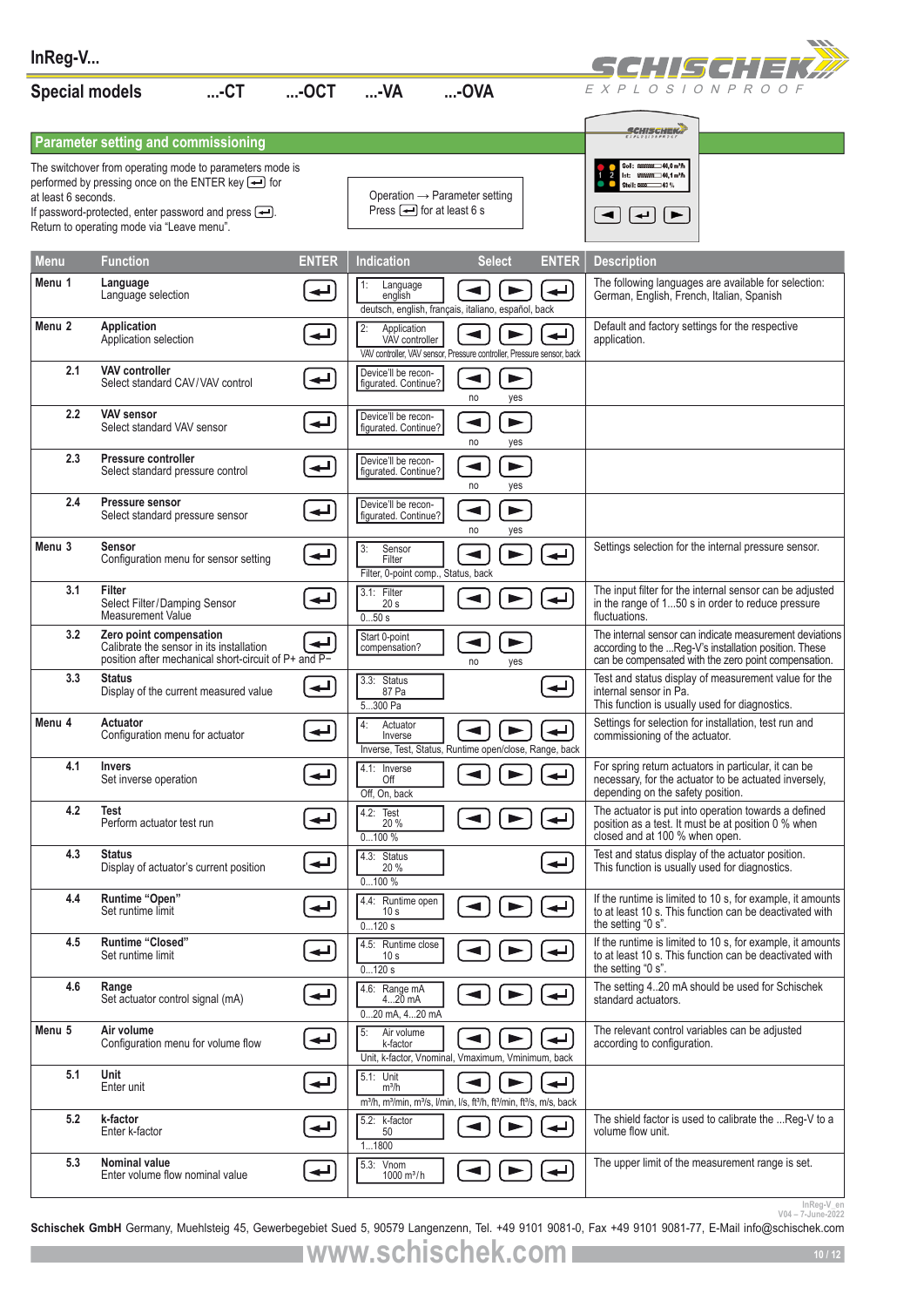| <b>Special models</b> | −∪ ا | …-OCT |  |
|-----------------------|------|-------|--|

EXPLOSIONPROOF

| InReg-V               |                                                                         |                          |                                                                         |                                                             |              | S 9:156:13                                                                                                                                                              |
|-----------------------|-------------------------------------------------------------------------|--------------------------|-------------------------------------------------------------------------|-------------------------------------------------------------|--------------|-------------------------------------------------------------------------------------------------------------------------------------------------------------------------|
| <b>Special models</b> | $$ -CT                                                                  | $$ -OCT                  | $$ -VA                                                                  | -OVA                                                        |              | EXPLOSIONPROOF                                                                                                                                                          |
|                       |                                                                         |                          |                                                                         |                                                             |              |                                                                                                                                                                         |
|                       | <b>Parameter setting and commissioning</b>                              | (continued)              |                                                                         |                                                             |              |                                                                                                                                                                         |
| <b>Menu</b>           | <b>Function</b>                                                         | <b>ENTER</b>             | Indication                                                              | <b>Select</b>                                               | <b>ENTER</b> | <b>Description</b>                                                                                                                                                      |
| 5.4                   | <b>Maximum value</b><br>Enter volume flow maximum value                 |                          | 5.4: Vmax<br>$800 \text{ m}^3/h$                                        |                                                             |              | The upper limit of the control range is set.                                                                                                                            |
| 5.5                   | Minimum value<br>Enter volume flow minimum value                        |                          | 5.5: Vmin<br>$200 \text{ m}^3/h$                                        |                                                             | ↵            | The lower limit of the control range is set.                                                                                                                            |
| Menü 6                | <b>Actual value</b><br>Configuration menu for actual value              | $\overline{\phantom{0}}$ | 6:<br>Actual value<br>Range<br>Range, Scaling, Status, back             |                                                             |              | Settings selection for the actual value.<br>The actual value is output either in Pa or in m <sup>3</sup> /h,<br>depending on the application.                           |
| 6.1                   | Range<br>Output range settings                                          | ↵                        | 6.1: Range<br>010 V<br>010 V. 210 V. 0/210 V. back                      |                                                             |              | Electrical output range options 010 V or 210 V.<br>Additional option: output status of alarm monitoring<br>from $0/2$ 10 V.                                             |
| 6.2                   | <b>Scaling</b><br>Set output range<br>(control or measurement range)    | $\overline{\phantom{a}}$ | 6.2: Scaling<br>$0$ Vnom<br>0Vnom, VminVmax, back                       | $\blacktriangleleft$<br>$\blacktriangleright$               |              | The actual value output can be set either to the control<br>range (V <sub>min</sub> V <sub>max</sub> ) or to the measurement range<br>$(0V_{nom})$ .                    |
| 6.3                   | <b>Status</b><br>Display of the current actual value                    | $\overline{\phantom{a}}$ | 6.3: Status<br>$100 \text{ m}^3/h$<br>$m^3/h$                           |                                                             | ↵            | Test and status display of actual value (in m <sup>3</sup> /h for<br>applications for CAV/VAV, in Pa for pressure).<br>This function is usually used for diagnostics.   |
| Menü 7                | <b>Nominal value</b><br>Configuration menu for setpoint value           | $\overline{\phantom{a}}$ | 7:<br>Nominal value<br>Range<br>Range, Value, Status, back              |                                                             | الم          | Settings selection for the setpoint value.<br>The actual value is output either in Pa or in m <sup>3</sup> /h,<br>depending on the application.                         |
| 7.1                   | Range<br>Output range settings                                          | $\overline{\phantom{a}}$ | 7.1: Range<br>010V<br>010 V, 210 V, 0/210/12+ V, back                   | $\blacktriangleleft$                                        |              | Electrical output range options 010 V or 210 V.<br>Additional option:<br>activate positive control with 0/210/12+ V.                                                    |
| 7.2                   | Set value<br>Setpoint value setting in CAV operation                    | $\leftarrow$             | 7.2: Value<br>$500 \, \text{m}^3/\text{h}$<br>3001000 m <sup>3</sup> /h |                                                             | ┙            | CAV mode is activated automatically if the electrical<br>terminal for the setpoint value is unwired.                                                                    |
| 7.3                   | <b>Status</b><br>Display of the current setpoint value                  | $\overline{\phantom{a}}$ | 7.3: Status<br>$100 \, \text{m}^3/\text{h}$<br>m <sup>3</sup> /h        |                                                             | ↵            | Test and status display of setpoint value (in m <sup>3</sup> /h for<br>applications for CAV/VAV, in Pa for pressure).<br>This function is usually used for diagnostics. |
| Menu 8                | <b>Controller</b><br>Configuration menu for controller                  | $\overline{\phantom{a}}$ | 8:<br>Controller<br>Type<br>Type, gain, P-, I-, D-ratio, tolerance      |                                                             | ↵            | Settings selection for the internal PID controller.<br>Adjustments should not be made for standard<br>CAV/VAV applications.                                             |
| 8.1                   | <b>Controller type</b><br>Set controller type                           |                          | 8.1: Type<br>Auto<br>Auto, PID adaptive, PID norm, back                 | ▶                                                           |              |                                                                                                                                                                         |
| 8.2                   | <b>Gain factor</b><br>Set control circuit gain                          |                          | 8.2: Gain<br>100 %<br>1100                                              | $\blacktriangleleft$                                        |              | Control circuit gain can be adjusted in automatic mode.                                                                                                                 |
| 8.3                   | P component<br>Set proportional component                               | ↵                        | 8.3: P-ratio<br>10<br>01000                                             |                                                             | ↵            | The PID controller's proportional component is<br>indicated with KP in control technology.                                                                              |
| 8.4                   | I component<br>Set integral component (derivative action time)          | ↵                        | 8.4: I-ratio<br>2.0 s<br>01000                                          |                                                             |              | The PID controller's integral component (derivative<br>action time) is indicated with TI or TV in control<br>technology.                                                |
| 8.5                   | D component<br>Set damping component (reset time)                       | $\overline{\phantom{0}}$ | 8.5: D-ratio<br>1.0 s<br>01000                                          |                                                             |              | The PID controller's damping component (reset time)<br>is indicated with TD or TN in control technology.                                                                |
| 8.6                   | <b>Tolerance</b><br>Set controller tolerance                            | $\overline{\phantom{a}}$ | 8.6: Tolerance<br>2.0%<br>1.05.0                                        |                                                             |              | With automatic controllers, the gain is greatly reduced<br>within the tolerance limits, so that the actuator remains<br>in an idle state as much as possible.           |
| Menu 9                | Switching contact<br>Configuration menu for the alarm function          | $\leftarrow$             | Switch contact<br>I 9:<br>Alarm function                                | Alarm function, Limit %, Limit abs., Delay time             | اله          | Settings selection for current actual value monitoring.                                                                                                                 |
| 9.1                   | <b>Alarm function</b><br>Switch alarm function on/off                   | رتے                      | 9.1: Alarm function<br>auto/nc                                          | auto/nc, auto/no, hand/nc, hand/no, on/nc, on/no, off, back | ↵            | Activation of the alarm function. Additional switching<br>characteristics for alarm contact (terminal 3) with<br>"normally closed" (nc) or "normally open" (no).        |
| 9.2                   | Limit $(\%)$<br>Set alarm limit in %                                    | ↵                        | 9.2: Limit (%)<br>2.0%<br>010.0                                         |                                                             |              |                                                                                                                                                                         |
| 9.3                   | Limit (absolute)<br>Set fixed value in m <sup>3</sup> /h as alarm limit | ↵                        | 9.3: Limit abs.<br>$20 \text{ m}^3/h$<br>0240                           |                                                             |              |                                                                                                                                                                         |
| 9.4                   | Delay<br>Set delay for the alarm                                        |                          | 9.4: Delay time<br>20.0 s<br>10200                                      |                                                             |              |                                                                                                                                                                         |
| Menu 10               | No function<br>(Menu item is skipped)                                   | ↵                        |                                                                         |                                                             |              |                                                                                                                                                                         |
|                       |                                                                         |                          |                                                                         |                                                             |              | InReg-V_en<br>V04-7-June-2022                                                                                                                                           |

Inkeg-V\_en<br>2022-10une-2022<br>**Schischek GmbH** Germany, Muehlsteig 45, Gewerbegebiet Sued 5, 90579 Langenzenn, Tel. +49 9101 9081-0, Fax +49 9101 9081-77, E-Mail info@schischek.com